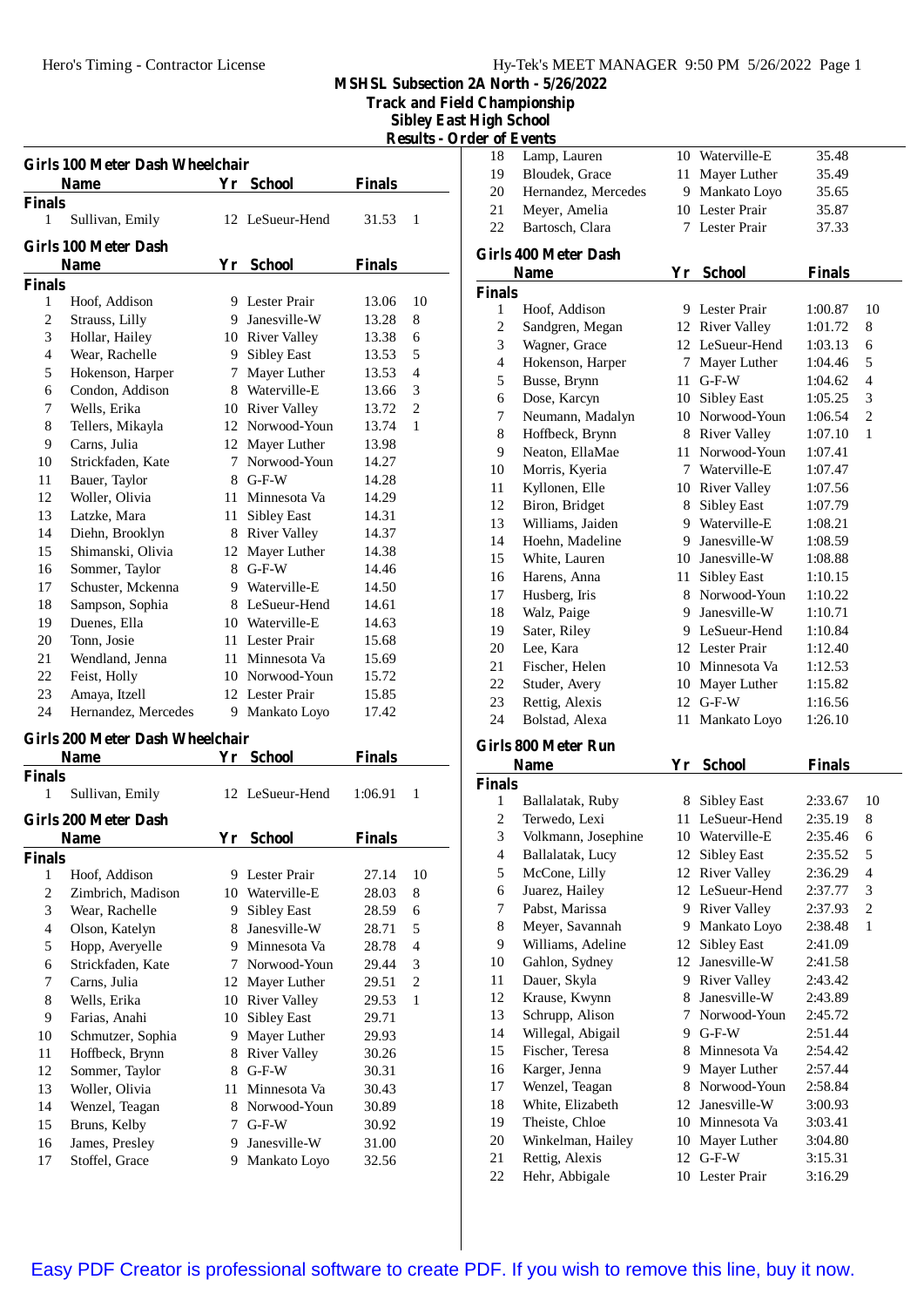**Track and Field Championship**

**Sibley East High School**

| <b>Results - Order of Events</b> |  |  |
|----------------------------------|--|--|
|                                  |  |  |

|                | Girls 1600 Meter Run           |                 |                     |               |                |
|----------------|--------------------------------|-----------------|---------------------|---------------|----------------|
|                | Name                           |                 | Yr School           | <b>Finals</b> |                |
| <b>Finals</b>  |                                |                 |                     |               |                |
| 1              | Meyer, Savannah                |                 | 9 Mankato Loyo      | 5:46.85       | 10             |
| $\overline{c}$ | Steele, Madyson                |                 | 8 G-F-W             | 5:52.63       | 8              |
| 3              | Goehring, Jaidee               |                 | 7 Mayer Luther      | 5:55.51       | 6              |
| 4              | Heimerl, Jessa                 |                 | 10 Lester Prair     | 6:05.52       | 5              |
| 5              | Gardiner, Paige                |                 | 8 Sibley East       | 6:11.10       | 4              |
| 6              | Renstrom, Norah                |                 | 8 LeSueur-Hend      | 6:13.37       | 3              |
| 7              | Neaton, EllaMae                | 11              | Norwood-Youn        | 6:13.61       | $\overline{2}$ |
| 8              | Olson, Faith                   | 11              | Janesville-W        | 6:19.85       | 1              |
| 9              | Arneson, Kate                  | 9.              | Sibley East         | 6:37.77       |                |
| 10             | Karger, Jenna                  | 9.              | Mayer Luther        | 6:38.91       |                |
| 11             | Welter, Lauren                 | 11 -            | <b>River Valley</b> | 6:53.38       |                |
| 12             | LaFrance, Kaitlyn              | 8.              | Waterville-E        | 6:54.80       |                |
| 13             | Hehr, Abbigale                 |                 | 10 Lester Prair     | 6:55.52       |                |
| 14             | Quick, Isabella                |                 | 7 Waterville-E      | 6:56.99       |                |
| 15             | Scherer, Kaitlyn               | 11              | Sibley East         | 7:04.78       |                |
| 16             | Griffis, Aliza                 |                 | 9 River Valley      | 7:21.84       |                |
| 17             | Jans, Alenka                   | 8               | Waterville-E        | 8:04.76       |                |
| 18             | Nosbush, Annika                | 11              | <b>River Valley</b> | 8:15.24       |                |
| 19             | Ortiz, Estella                 | $7\phantom{.0}$ | $G-F-W$             | 9:39.44       |                |
|                | Girls 3200 Meter Run           |                 |                     |               |                |
|                | Name                           |                 | Yr School           | <b>Finals</b> |                |
| <b>Finals</b>  |                                |                 |                     |               |                |
| 1              | Fischer, Clare                 |                 | 12 Minnesota Va     | 11:59.28      | 10             |
| 2              | Goehring, Jaidee               | 7               | Mayer Luther        | 13:10.99      | 8              |
| 3              | Koester, Molly                 |                 | 8 Mankato Loyo      | 13:15.08      | 6              |
| $\overline{4}$ | Bauer, Lauren                  | 10              | <b>Sibley East</b>  | 13:35.77      | 5              |
| 5              | Gardiner, Paige                | 8               | <b>Sibley East</b>  | 13:46.73      | $\overline{4}$ |
| 6              | Vos, Ashley                    |                 | 8 G-F-W             | 13:54.29      | 3              |
| 7              | Renstrom, Norah                | 8               | LeSueur-Hend        | 14:04.59      | $\overline{2}$ |
| 8              | Arneson, Kate                  | 9               | Sibley East         | 14:36.03      | 1              |
| 9              | Heuss, Madeline                | 9.              | Waterville-E        | 14:58.30      |                |
| 10             | Briggs, Shelby                 | 9.              | Waterville-E        | 16:06.01      |                |
| 11             | Heuss, Alex                    | 12              | Waterville-E        | 18:00.09      |                |
|                |                                |                 |                     |               |                |
|                | <b>Girls 100 Meter Hurdles</b> |                 |                     |               |                |
|                | Name                           | Yr              | <b>School</b>       | <b>Finals</b> |                |
| <b>Finals</b>  |                                |                 |                     |               |                |
| 1              | Jilek, Anika                   |                 | 12 Mayer Luther     | 17.70         | 10             |
| 2              | Terwedo, Drea                  | 11              | LeSueur-Hend        | 17.83         | 8              |
| 3              | Kumar, Maya                    | 10              | Sibley East         | 18.09         | 6              |
| $\overline{4}$ | Halquist, Morgan               | 12              | <b>Sibley East</b>  | 18.22         | 5              |
| 5              | Yenish, Lauren                 | 11              | Mankato Loyo        | 18.41         | 4              |
| 6              | Huiras, Maddie                 | 9.              | Mankato Loyo        | 18.44         | 3              |
| 7              | Heimerl, Jessa                 |                 | 10 Lester Prair     | 18.87         | $\overline{2}$ |
| 8              | Appel, Ava                     | 9               | Janesville-W        | 19.03         | 1              |
| 9              | Weisensel, Claudia             | 9.              | Minnesota Va        | 19.21         |                |
| 10             | Woller, Olivia                 | 11              | Minnesota Va        | 19.48         |                |
| 11             | Sauter, Brooke                 | 12              | Mayer Luther        | 19.86         |                |
| 12             | Schwartz, Abby                 | 11              | <b>River Valley</b> | 20.09         |                |
| 13             | James, Presley                 | 9               | Janesville-W        | 20.14         |                |
| 14             | Caldwell, Loryn                |                 | 9 Waterville-E      | 20.22         |                |
| 15             | Halquist, Olivia               | 9               | Sibley East         | 20.62         |                |
| 16             | Buboltz, Keyden                | 8               | $G-F-W$             | 21.35         |                |
| 17             | Stahlke, Braylin               | 7               | Mayer Luther        | 21.48         |                |

| 18            | Herme, Onikia                  | 9. | Janesville-W             | 22.49         |    |
|---------------|--------------------------------|----|--------------------------|---------------|----|
| $---$         | Blomeke, Ellarie               |    | 10 River Valley          | DQ            |    |
|               |                                |    |                          |               |    |
|               | <b>Girls 300 Meter Hurdles</b> |    |                          |               |    |
|               | <b>Name</b>                    |    | Yr School                | Finals        |    |
| <b>Finals</b> |                                |    |                          |               |    |
| 1             | Johnson, Mia                   | 12 | Minnesota Va             | 48.82         | 10 |
| 2             | Jilek, Anika                   |    | 12 Mayer Luther          | 50.53         | 8  |
| 3             | Thram, Katie                   |    | 8 River Valley           | 50.80         | 6  |
| 4             | Huiras, Maddie                 | 9  | Mankato Loyo             | 51.27         | 5  |
| 5             | Weisensel, Claudia             | 9. | Minnesota Va             | 52.24         | 4  |
| 6             | Halquist, Morgan               |    | 12 Sibley East           | 53.38         | 3  |
| 7             | Yenish, Lauren                 | 11 | Mankato Loyo             | 53.60         | 2  |
| 8             | Kumar, Maya                    | 10 | <b>Sibley East</b>       | 54.82         | 1  |
| 9             | Appel, Ava                     | 9. | Janesville-W             | 55.59         |    |
| 10            | Herme, Onikia                  | 9  | Janesville-W             | 55.97         |    |
| 11            | Tuttle, Carly                  |    | 10 Mayer Luther          | 56.39         |    |
| 12            | Halquist, Olivia               |    | 9 Sibley East            | 56.75         |    |
| 13            | Caldwell, Loryn                |    | 9 Waterville-E           | 56.84         |    |
| 14            | Buboltz, Keyden                |    | $8$ G-F-W                | 1:00.93       |    |
| 15            | Feist, Holly                   |    | 10 Norwood-Youn          | 1:01.81       |    |
| 16            | Stahlke, Braylin               | 7  | Mayer Luther             | 1:02.34       |    |
|               | McCone, Julie                  | 7  | <b>River Valley</b>      |               |    |
| ---           |                                |    |                          | DQ            |    |
|               | Girls 4x100 Meter Relay        |    |                          |               |    |
|               | <b>Team</b>                    |    | <b>Relay</b>             | <b>Finals</b> |    |
| <b>Finals</b> |                                |    |                          |               |    |
| 1             | Waterville-E                   |    |                          | 52.37         | 10 |
|               | 1) Condon, Addison 8           |    | 2) Sammon, Riley 12      |               |    |
|               | 3) Schuster, Mckenna 9         |    | 4) Zimbrich, Madison 10  |               |    |
| 2             | Minnesota Va                   |    |                          | 53.06         | 8  |
|               | 1) Hunter, Kaylee 12           |    | 2) Johnson, Mia 12       |               |    |
|               | 3) Schwartz, Anna 12           |    | 4) Hopp, Averyelle 9     |               |    |
| 3             | Janesville-W                   |    |                          | 53.43         | 6  |
|               | 1) Bure, Brielle 9             |    | 2) Strauss, Lilly 9      |               |    |
|               | 3) Olson, Katelyn 8            |    | 4) Walz, Claire 9        |               |    |
| 4             | Mayer Lutheran                 |    |                          | 55.15         | 5  |
|               | 1) Schmutzer, Sophia 9         |    | 2) Shimanski, Olivia 12  |               |    |
|               | 3) Green, Marsia 11            |    | 4) Carns, Julia 12       |               |    |
| 5             | <b>Sibley East</b>             |    |                          | 57.56         | 4  |
|               | 1) Dose, Karcyn 10             |    | 2) Wibstad, Jacquelyn 12 |               |    |
|               | 3) Biron, Bridget 8            |    | 4) Farias, Anahi 10      |               |    |
| 6             | Mankato Loyo                   |    |                          | 57.84         | 3  |
|               | 1) Cooney, Maddie 9            |    | 2) Zuehlke, Aryah 7      |               |    |
|               | 3) Odegard, Hannah 9           |    | 4) Stoffel, Grace 9      |               |    |
| 7             | LeSueur-Henderson              |    |                          | 1:00.81       | 2  |
|               | 1) Sullivan, Alexis 9          |    | 2) Schwarz, Mia 12       |               |    |
|               | 3) Sampson, Sophia 8           |    | 4) Smykalski, Melanie 11 |               |    |
| 8             | $G-F-W$                        |    |                          | 1:01.63       | 1  |
|               | 1) Gutierrez, Manuela 11       |    | 2) Stoll, Kylie 7        |               |    |
|               | 3) Zaia, Lara 12               |    | 4) Smith-Beebe, Piper 7  |               |    |
| 9             | Lester Prairie                 |    |                          | 1:04.36       |    |
|               | 1) Amaya, Itzell 12            |    | 2) Tonn, Josie 11        |               |    |
|               | 3) Bartosch, Clara 7           |    | 4) Alvarez, Leslie 10    |               |    |
|               |                                |    |                          |               |    |
|               | <b>River Valley</b>            |    |                          | DQ            |    |
|               | 1) Blomeke, Ellarie 10         |    | 2) Fernandez, Yanellie 9 |               |    |
|               | 3) Hollar, Hailey 10           |    | 4) Diehn, Brooklyn 8     |               |    |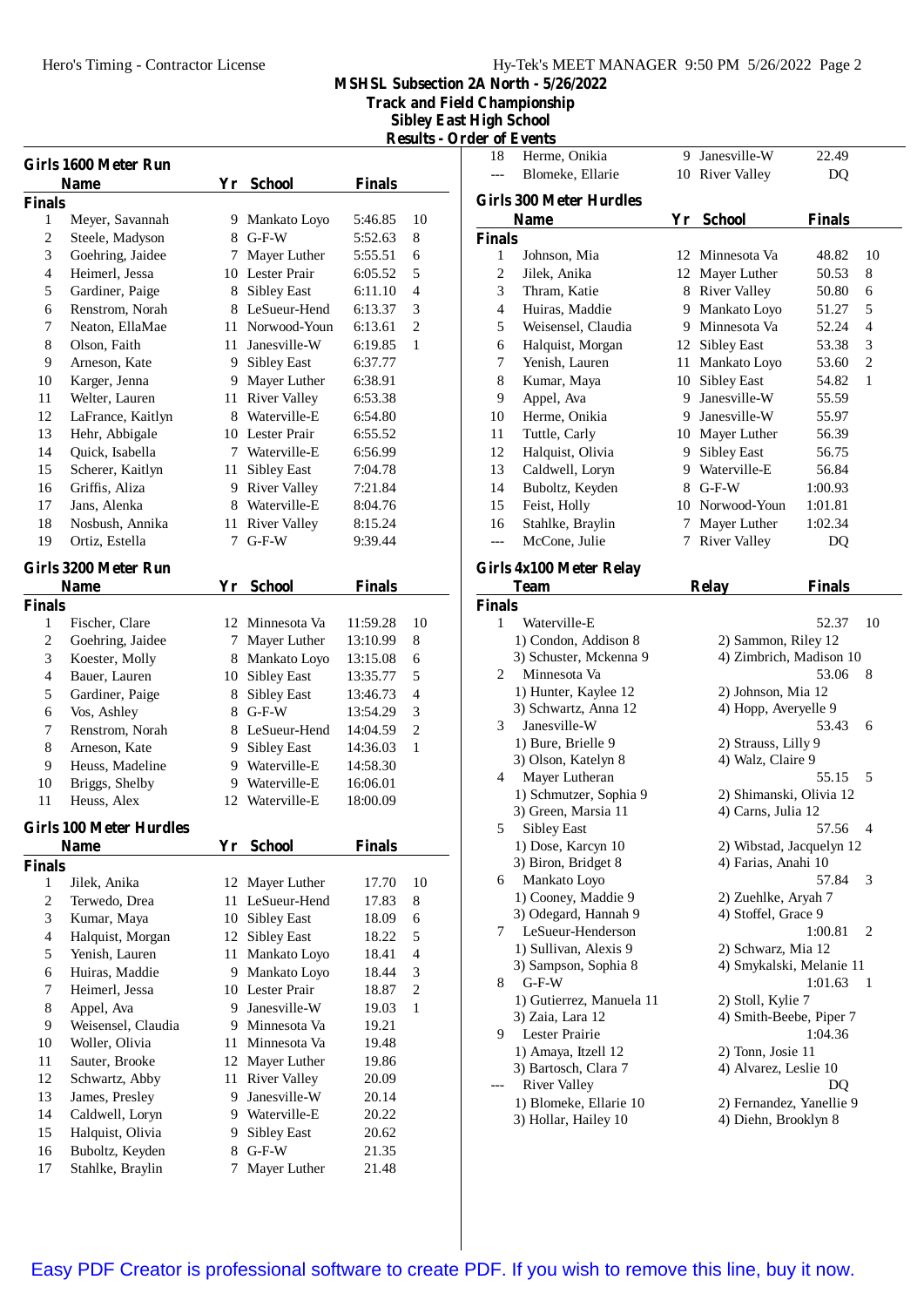**Track and Field Championship**

**Sibley East High School**

| <b>Results - Order of Events</b> |  |  |  |
|----------------------------------|--|--|--|
|                                  |  |  |  |

|        | Girls 4x200 Meter Relay  |                 |                           |
|--------|--------------------------|-----------------|---------------------------|
|        | Team                     | <b>Relay</b>    | <b>Finals</b>             |
| Finals |                          |                 |                           |
| 1      | Janesville-W             |                 | 10<br>1:55.38             |
|        | 1) Bure, Brielle 9       |                 | 2) Keyes, Ashlin 11       |
|        | 3) Walz, Claire 9        |                 | 4) Adams, Claire 12       |
| 2      | <b>Sibley East</b>       |                 | 1:56.04<br>8              |
|        | 1) Kumar, Maya 10        |                 | 2) Wibstad, Jacquelyn 12  |
|        | 3) Farias, Anahi 10      |                 | 4) Wear, Rachelle 9       |
| 3      | Minnesota Va             |                 | 1:56.22<br>6              |
|        | 1) Hunter, Kaylee 12     |                 | 2) Johnson, Mia 12        |
|        | 3) Schwartz, Anna 12     |                 | 4) Hopp, Averyelle 9      |
| 4      | Norwood-Young America    |                 | 1:58.10<br>5              |
|        | 1) Neumann, Madalyn 10   |                 | 2) Daugs, Bethany 7       |
|        | 3) Strickfaden, Kate 7   |                 | 4) Tellers, Mikayla 12    |
| 5      | Waterville-E             |                 | 1:59.80<br>4              |
|        | 1) Richards, Tatum 9     |                 | 2) Krostue, Megan 9       |
|        | 3) Duenes, Ella 10       |                 | 4) Volkmann, Josephine 10 |
| 6      | $G-F-W$                  |                 | 1:59.88<br>3              |
|        | 1) Bruns, Kelby 7        |                 | 2) Bauer, Taylor 8        |
|        | 3) Gutierrez, Manuela 11 |                 | 4) Sommer, Taylor 8       |
| 7      | Mayer Lutheran           |                 | 1:59.89<br>2              |
|        | 1) Bloudek, Grace 11     |                 | 2) Shimanski, Olivia 12   |
|        | 3) Schmutzer, Sophia 9   |                 | 4) Green, Marsia 11       |
| 8      | LeSueur-Henderson        |                 | 2:05.46<br>1              |
|        | 1) Nesbit, Ella 11       |                 | 2) Smykalski, Melanie 11  |
|        | 3) Sullivan, Alexis 9    |                 | 4) Sampson, Sophia 8      |
| 9      | <b>Lester Prairie</b>    |                 | 2:16.08                   |
|        | 1) Alvarez, Leslie 10    |                 | 2) Amaya, Itzell 12       |
|        | 3) Meyer, Amelia 10      | 4) Lee, Kara 12 |                           |
|        | <b>River Valley</b>      |                 | DO                        |
|        | 1) Wells, Erika 10       |                 | 2) Blomeke, Ellarie 10    |
|        | 3) Ibberson, Brynne 7    |                 | 4) Hollar, Hailey 10      |

# **Girls 4x400 Meter Relay**

|        | Team                      | <b>Relay</b><br><b>Finals</b> |                             |
|--------|---------------------------|-------------------------------|-----------------------------|
| Finals |                           |                               |                             |
| 1      | Janesville-W              | 4:12.66                       | 10                          |
|        | 1) Keyes, Ashlin 11       | 2) Kunst, Madison 11          |                             |
|        | 3) Strauss, Lilly 9       | 4) Adams, Claire 12           |                             |
| 2      | River Valley              | 4:20.57                       | 8                           |
|        | 1) Kyllonen, Elle 10      | 2) Pabst, Marissa 9           |                             |
|        | 3) McCone, Emmie 9        | 4) Sandgren, Megan 12         |                             |
| 3      | LeSueur-Henderson         | 4:21.35                       | 6                           |
|        | 1) Wagner, Grace 12       | 2) Juarez, Hailey 12          |                             |
|        | 3) Terwedo, Drea 11       | 4) Terwedo, Lexi 11           |                             |
| 4      | <b>Sibley East</b>        | 4:23.23                       | 5                           |
|        | 1) Ballalatak, Ruby 8     | 2) Biron, Bridget 8           |                             |
|        | 3) Dose, Karcyn 10        | 4) Ballalatak, Lucy 12        |                             |
| 5      | Norwood-Young America     | 4:32.40                       | $\boldsymbol{\Delta}$       |
|        | 1) Neumann, Madalyn 10    | 2) Daugs, Bethany 7           |                             |
|        | 3) Schrupp, Alison 7      | 4) Neaton, EllaMae 11         |                             |
| 6      | Mankato Loyo              | 4:34.55                       | 3                           |
|        | 1) Cooney, Maddie 9       | 2) Huiras, Maddie 9           |                             |
|        | 3) Zuehlke, Aryah 7       | 4) Yenish, Lauren 11          |                             |
| 7      | Waterville-E              | 4:36.70                       | $\mathcal{D}_{\mathcal{L}}$ |
|        | 1) Volkmann, Josephine 10 | 2) Zimbrich, Madison 10       |                             |
|        | 3) Morris, Kyeria 7       | 4) Williams, Jaiden 9         |                             |
|        |                           |                               |                             |

|                         | er of Events                      |        |                                              |                    |                |
|-------------------------|-----------------------------------|--------|----------------------------------------------|--------------------|----------------|
| 8                       | G-F-W                             |        |                                              | 4:48.44            | 1              |
|                         | 1) Busse, Brynn 11                |        | 2) Willegal, Abigail 9                       |                    |                |
|                         | 3) Bauer, Taylor 8                |        | 4) Steele, Madyson 8                         |                    |                |
| 9                       | Minnesota Va                      |        |                                              | 4:51.79            |                |
|                         | 1) Hunter, Kaylee 12              |        | 2) Weisensel, Claudia 9                      |                    |                |
|                         | 3) Fischer, Teresa 8              |        | 4) Fischer, Helen 10                         |                    |                |
|                         |                                   |        |                                              |                    |                |
|                         | Girls 4x800 Meter Relay<br>Team   |        | <b>Relay</b>                                 | Finals             |                |
| Finals                  |                                   |        |                                              |                    |                |
| 1                       | <b>River Valley</b>               |        |                                              | 10:19.03           | 10             |
|                         | 1) Pabst, Marissa 9               |        | 2) McCone, Emmie 9                           |                    |                |
|                         | 3) McCone, Lilly 12               |        | 4) Sandgren, Megan 12                        |                    |                |
| 2                       | Janesville-W                      |        |                                              | 10:25.95           | 8              |
|                         | 1) Kunst, Madison 11              |        | 2) Gahlon, Sydney 12                         |                    |                |
|                         | 3) White, Lauren 10               |        | 4) Krause, Kwynn 8                           |                    |                |
| 3                       | Sibley East                       |        |                                              | 10:31.64           | 6              |
|                         | 1) Ballalatak, Lucy 12            |        | 2) Williams, Adeline 12                      |                    |                |
|                         | 3) Bauer, Lauren 10               |        | 4) Ballalatak, Ruby 8                        |                    |                |
| 4                       | G-F-W                             |        |                                              | 11:10.69           | 5              |
|                         | 1) Busse, Brynn 11                |        | 2) Willegal, Abigail 9                       |                    |                |
|                         | 3) Vos, Ashley 8                  |        | 4) Steele, Madyson 8                         |                    |                |
| 5                       | Norwood-Young America             |        |                                              | 11:29.95           | 4              |
|                         | 1) Daugs, Bethany 7               |        | 2) Husberg, Iris 8                           |                    |                |
|                         | 3) Wenzel, Teagan 8               |        | 4) Schrupp, Alison 7                         |                    |                |
| 6                       | Waterville-E                      |        |                                              | 12:42.12           | 3              |
|                         | 1) LaFrance, Kaitlyn 8            |        | 2) Quick, Isabella 7<br>4) Heuss, Madeline 9 |                    |                |
|                         | 3) Jans, Alenka 8                 |        |                                              |                    |                |
|                         |                                   |        |                                              |                    |                |
|                         | <b>Girls High Jump</b>            |        |                                              |                    |                |
|                         | Name                              | Yr -   | <b>School</b>                                | Finals             |                |
| Finals                  |                                   |        |                                              |                    |                |
| 1                       | Heimerl, Jessa                    |        | 10 Lester Prair                              | 5-00.00            | 10             |
| $\overline{\mathbf{c}}$ | Kolars, Kylie                     |        | 10 Mankato Loyo                              | 4-10.00            | 8              |
| 3                       | Tellers, Mikayla                  |        | 12 Norwood-Youn                              | 4-10.00            | 6              |
| 4                       | Keyes, Ashlin                     | 11     | Janesville-W                                 | 4-10.00            | 5              |
| 5                       | Husberg, Iris                     | 8      | Norwood-Youn                                 | 4-10.00            | 4              |
| 6                       | Schlei, Ella                      | 12     | Minnesota Va                                 | 4-08.00            | 3              |
| 7                       | Kyllonen, Elle                    |        | 10 River Valley                              | 4-08.00            | $\overline{c}$ |
| 8                       | Woller, Rylee                     |        | 12 Minnesota Va                              | 4-08.00            | 1              |
| 9                       | Carns, Julia                      | 12     | Mayer Luther                                 | 4-08.00            |                |
| 10                      | Yenish, Lauren                    | 11     | Mankato Loyo                                 | 4-06.00            |                |
| 10                      | Wehking, Samantha                 | 12     | Janesville-W                                 | 4-06.00            |                |
| 12                      | Schwartz, Abby                    | 11     | River Valley                                 | 4-06.00            |                |
| 13                      | Busse, Brynn                      | 11     | $G-F-W$                                      | 4-06.00            |                |
| 13                      | Green, Marsia                     | 11     | Mayer Luther                                 | 4-06.00            |                |
| 15                      | Neumann, Madalyn                  | 10     | Norwood-Youn                                 | 4-06.00            |                |
| 16                      | Stahlke, Braylin                  | 7      | Mayer Luther                                 | 4-04.00            |                |
| 17                      | Richards, Tatum                   | 9      | Waterville-E                                 | 4-02.00            |                |
| 17                      | Meinert, Hailey                   | 12     | <b>River Valley</b>                          | 4-02.00            |                |
| 19                      | Appel, Ava                        | 9      | Janesville-W                                 | 4-02.00            |                |
| 20                      | Skurkay, Annabelle                | 9      | Waterville-E                                 | 4-02.00            |                |
| 20                      | Latzke, Mara                      | 11     | Sibley East                                  | 4-02.00            |                |
| 22<br>23                | Colling, Anna<br>Halquist, Olivia | 8<br>9 | Sibley East<br><b>Sibley East</b>            | 4-00.00<br>4-00.00 |                |

Lee, Kara 12 Lester Prair NH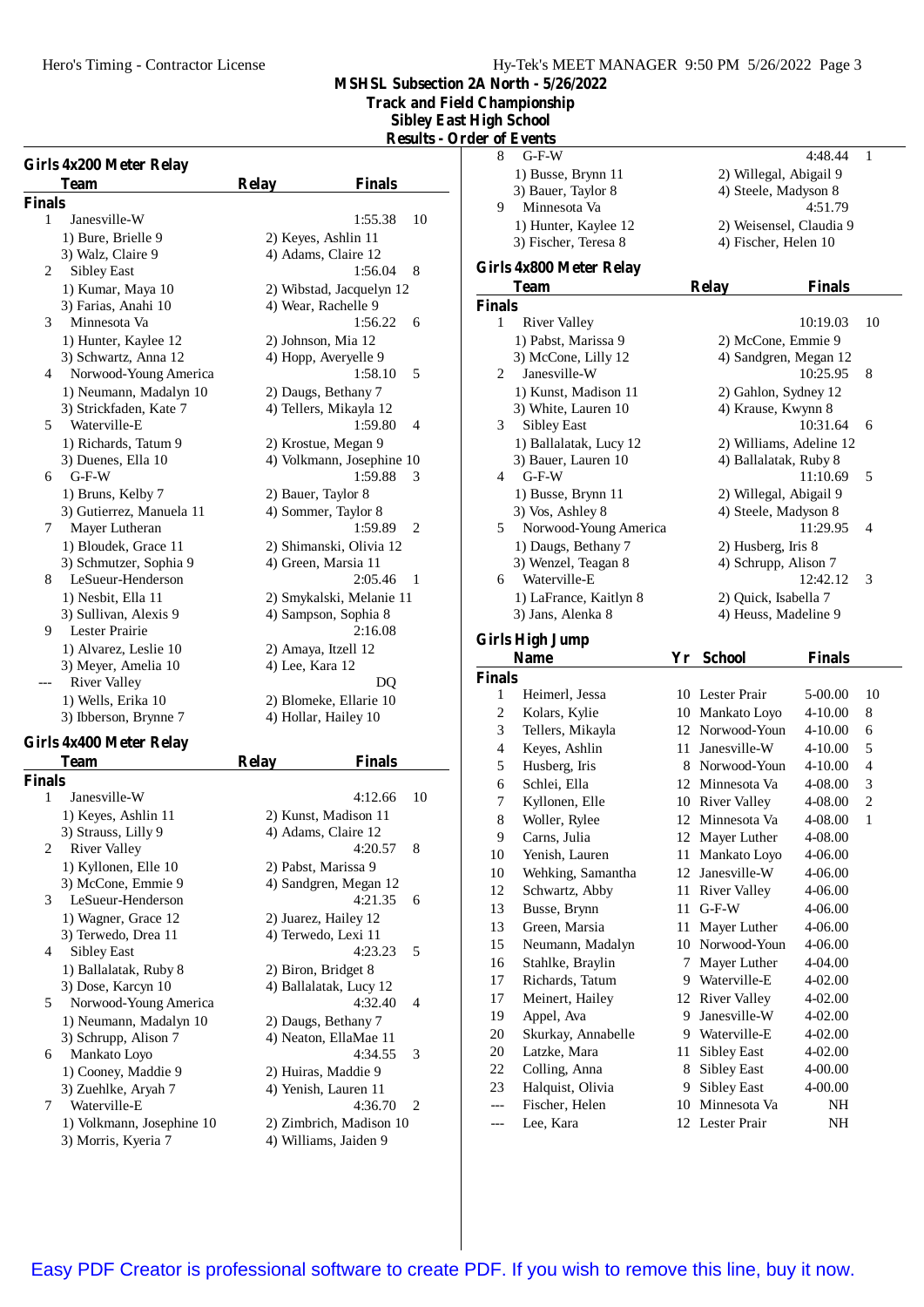**Track and Field Championship**

**Sibley East High School**

|                          | <b>Girls Pole Vault</b><br><b>Name</b> |    | Yr School           | <b>Finals</b> |                |
|--------------------------|----------------------------------------|----|---------------------|---------------|----------------|
| <b>Finals</b>            |                                        |    |                     |               |                |
| 1                        | Wehking, Samantha                      | 12 | Janesville-W        | 8-06.00       | 10             |
| $\overline{\mathbf{c}}$  | Sater, Riley                           |    | 9 LeSueur-Hend      | 8-06.00       | 8              |
| 3                        | Sammon, Riley                          |    | 12 Waterville-E     | 8-00.00       | 6              |
| $\overline{\mathcal{L}}$ | Schwartz, Anna                         |    | 12 Minnesota Va     | 7-06.00       | 5              |
| 5                        | Dawson, Alivia                         |    | 10 Mayer Luther     | 7-00.00       | $\overline{4}$ |
| 6                        | Richards, Tatum                        |    | 9 Waterville-E      | 7-00.00       | 3              |
| 7                        | Latzke, Mara                           | 11 | <b>Sibley East</b>  | 7-00.00       | $\overline{2}$ |
| 8                        | Kumar, Maya                            |    | 10 Sibley East      | 7-00.00       | 1              |
| 9                        | McCone, Julie                          | 7  | <b>River Valley</b> | 7-00.00       |                |
| 10                       | Anderson, Macy                         |    | 10 Waterville-E     | 7-00.00       |                |
| 11                       | Hoehn, Madeline                        | 9. | Janesville-W        | 7-00.00       |                |
| 12                       | Thram, Katie                           |    | 8 River Valley      | 6-06.00       |                |
| 12                       | Morshen, Sophia                        | 12 | Mayer Luther        | 6-06.00       |                |
| $---$                    | Lueck, Avery                           | 10 | Norwood-Youn        | NΗ            |                |
| ---                      | White, Elizabeth                       | 12 | Janesville-W        | NΗ            |                |
|                          |                                        |    |                     |               |                |
|                          | <b>Girls Long Jump</b><br><b>Name</b>  |    | Yr School           | <b>Finals</b> |                |
| <b>Finals</b>            |                                        |    |                     |               |                |
| 1                        | Condon, Addison                        |    | 8 Waterville-E      | 16-00.00      | 10             |
| 2                        | Strauss, Lilly                         |    | 9 Janesville-W      | 15-11.00      | 8              |
| 3                        | Jilek, Anika                           |    | 12 Mayer Luther     | 15-00.50      | 6              |
| 4                        | Kolars, Kylie                          |    | 10 Mankato Loyo     | 14-07.00      | 5              |
| 5                        | Olson, Katelyn                         | 8. | Janesville-W        | 14-06.00      | 4              |
| 6                        | Hopp, Averyelle                        |    | 9 Minnesota Va      | 14-04.75      | 3              |
| 7                        | Schwartz, Anna                         |    | 12 Minnesota Va     | 14-04.75      | $\overline{2}$ |
| 8                        | Woller, Olivia                         |    | 11 Minnesota Va     | 14-02.00      | 1              |
| 9                        | Walz, Paige                            |    | 9 Janesville-W      | 14-00.00      |                |
| 10                       | Heiling, Kenadi                        |    | 10 River Valley     | 13-10.00      |                |
| 11                       | Morshen, Sophia                        |    | 12 Mayer Luther     | 13-09.25      |                |
| 12                       | Krostue, Megan                         |    | 9 Waterville-E      | 13-07.00      |                |
| 13                       | Duenes, Ella                           |    | 10 Waterville-E     | 13-03.00      |                |
| 14                       | Dauer, Skyla                           |    | 9 River Valley      | 13-02.25      |                |
| 15                       | Wenzel, Teagan                         |    | 8 Norwood-Youn      | 12-11.50      |                |
| 16                       | Gutierrez, Manuela                     | 11 | $G-F-W$             | 12-10.50      |                |
| 17                       | Bruns, Kelby                           |    | 7 G-F-W             | 12-09.75      |                |
| 18                       | Sullivan, Alexis                       |    | 9 LeSueur-Hend      | 12-07.25      |                |
| 19                       | Parrott, Aleah                         | 7  | Sibley East         | 12-05.50      |                |
| 20                       | Tuttle, Carly                          | 10 | Mayer Luther        | 12-05.00      |                |
| 21                       | Schrupp, Alison                        | 7  | Norwood-Youn        | 12-05.00      |                |
| 22                       | Sampson, Sophia                        |    | 8 LeSueur-Hend      | 12-03.25      |                |
| 23                       | Meyer, Michelle                        |    | 8 Sibley East       | 11-10.75      |                |
| 24                       | Zuehlke, Aryah                         | 7  | Mankato Loyo        | 11-10.50      |                |
| 25                       | Odenthal, Adilynn                      | 7. | Sibley East         | 11-02.00      |                |
| 26                       | Hehr, Abbigale                         |    | 10 Lester Prair     | 10-11.00      |                |
| 27                       | Smykalski, Melanie                     |    | 11 LeSueur-Hend     | 10-07.00      |                |
| 28                       | Lueck, Avery                           |    | 10 Norwood-Youn     | 10-02.25      |                |
| 29                       | Zaia, Lara                             |    | 12 G-F-W            | 8-09.50       |                |
| ---                      | Meyer, Amelia                          |    | 10 Lester Prair     | <b>FOUL</b>   |                |
|                          | <b>Girls Triple Jump</b>               |    |                     |               |                |
|                          | Name                                   |    | Yr School           | <b>Finals</b> |                |
| <b>Finals</b>            |                                        |    |                     |               |                |
| 1                        | Halquist, Morgan                       | 12 | Sibley East         | 32-01.50      | 10             |
| $\overline{c}$           | Latzke, Mara                           | 11 | Sibley East         | 31-08.75      | 8              |
|                          |                                        |    |                     |               |                |

|               |                     | <b>Results - Order of Events</b> |                                  |    |                 |          |                |  |
|---------------|---------------------|----------------------------------|----------------------------------|----|-----------------|----------|----------------|--|
|               |                     | 3                                | Hunter, Kaylee                   |    | 12 Minnesota Va | 31-03.50 | 6              |  |
|               |                     | 4                                | Johnson, Mia                     |    | 12 Minnesota Va | 31-02.50 | 5              |  |
| ls            |                     | 5                                | Jilek, Anika                     |    | 12 Mayer Luther | 31-01.50 | $\overline{4}$ |  |
|               |                     | 6                                | Schwartz, Abby                   | 11 | River Valley    | 31-01.00 | 3              |  |
| )()           | 10                  | 7                                | Adams, Claire                    | 12 | Janesville-W    | 30-03.25 | $\overline{2}$ |  |
| )()           | 8                   | 8                                | Volkmann, Josephine              | 10 | Waterville-E    | 29-11.75 | 1              |  |
| )()           | 6<br>5              | 9                                | Morshen, Sophia                  | 12 | Mayer Luther    | 29-06.75 |                |  |
| )()           | $\overline{4}$      | 10                               | Walz, Claire                     | 9  | Janesville-W    | 29-04.00 |                |  |
| )()           |                     | 11                               | James, Presley                   | 9  | Janesville-W    | 28-11.25 |                |  |
| )()           | 3<br>$\overline{2}$ | 12                               | Brinkman, Megan                  | 11 | Sibley East     | 28-07.50 |                |  |
| )()           | $\mathbf{1}$        | 13                               | Hovland, Violet                  |    | 12 River Valley | 28-04.25 |                |  |
| )()<br>)()    |                     | 14                               | Dawson, Alivia                   |    | 10 Mayer Luther | 28-03.00 |                |  |
| )()           |                     | 15                               | Dauer, Skyla                     | 9  | River Valley    | 27-03.75 |                |  |
|               |                     | 16                               | Bruns, Kelby                     | 7  | $G-F-W$         | 26-11.50 |                |  |
| $_{0}$<br>)() |                     | 17                               | Heuss, Alex                      | 12 | Waterville-E    | 25-06.75 |                |  |
| )0            |                     | 18                               | Mullenbach, Ella                 | 9  | Minnesota Va    | 25-00.25 |                |  |
| Н             |                     | 19                               | Lueck, Avery                     |    | 10 Norwood-Youn | 24-08.25 |                |  |
| Η             |                     | 20                               | Anderson, Macy                   | 10 | Waterville-E    | 24-07.75 |                |  |
|               |                     | 21                               | Odegard, Hannah                  | 9  | Mankato Loyo    | 22-10.25 |                |  |
| ٠.            |                     |                                  | <b>Girls Shot Put Wheelchair</b> |    |                 |          |                |  |

### **Name Yr School Finals Finals**<br>1 Sullivan, Emily Sullivan, Emily 12 LeSueur-Hend 13-04.50 1 **Girls Shot Put Name Yr School Finals Finals** Schwarzrock, Olivia 12 G-F-W 38-01.00 10 Kreft, Eleanor 12 Sibley East 32-10.00 8 Pelant, Ashlyn 9 Waterville-E 32-05.50 6 Otto, Holly 11 Sibley East 31-04.50 5 Schlei, Ella 12 Minnesota Va 29-08.00 4 Weedman, Aubrey 9 Janesville-W 29-07.00 3 Krentz, Molly 12 Sibley East 28-07.00 2 Albers, Brooke 11 Lester Prair 28-02.00 1 McCullough, Raven 12 Norwood-Youn 28-01.00 Christensen, Hannah 10 Minnesota Va 25-10.50 Ell, Lydia 12 Waterville-E 25-08.50 Ludvik, Elaine 12 Mankato Loyo 25-05.50 Scott, Rachel 12 Norwood-Youn 25-01.00 Heimerl, Jenna 12 Lester Prair 25-00.00 Kleve, Caitlin 10 Janesville-W 24-09.00 16 Sullivan, Grace 8 River Valley 24-08.00 Lenzen, Elizabeth 12 Norwood-Youn 24-08.00 Stoll, Catherine 10 G-F-W 24-04.00 Kuball, Emma 12 Waterville-E 24-02.00 Schwarz, Mia 12 LeSueur-Hend 24-02.00 Wendland, Jenna 11 Minnesota Va 23-10.50 Fernandez, Yuridia 8 River Valley 23-06.50 Bravo, Naima 11 LeSueur-Hend 22-05.00 Heimerl, Ava 10 Lester Prair 22-02.00 25 Aguilar, Ariana 9 Janesville-W 21-06.50 Turner, Ava 10 Mayer Luther 21-05.50 Fernandez, Yanellie 9 River Valley 21-05.00 Johnson, Natalie 10 Mayer Luther 21-01.00 Wingert, Annie 10 Mankato Loyo 20-06.00 Bolstad, Alexa 11 Mankato Loyo 20-05.50 31 Smith-Beebe, Piper 7 G-F-W 14-11.50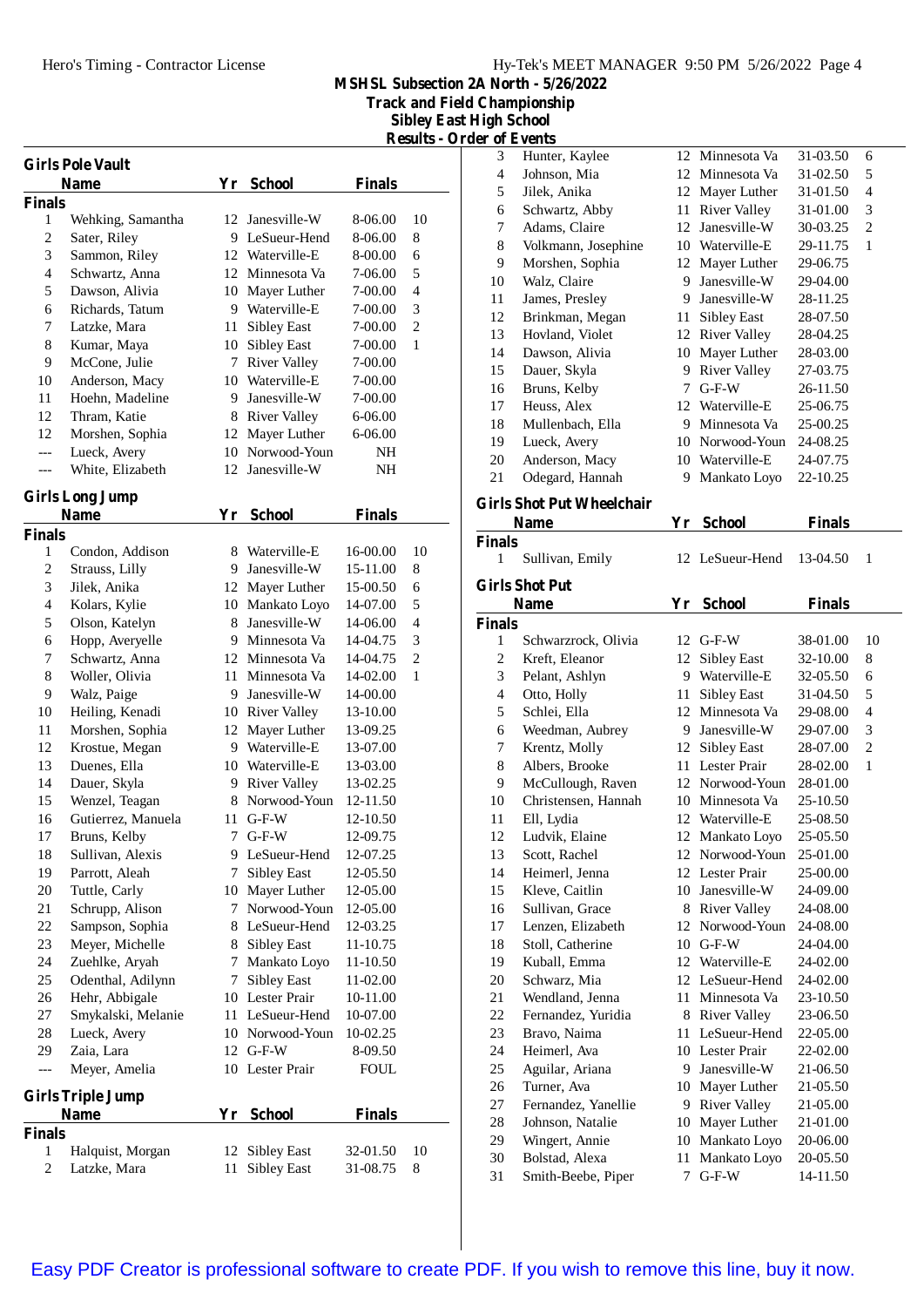**Track and Field Championship**

**Sibley East High School Results - Order of Events**

J.

|              | <b>Girls Discus Throw</b>             |    |                                   |                |                          |
|--------------|---------------------------------------|----|-----------------------------------|----------------|--------------------------|
|              | Name                                  |    | Yr School                         | <b>Finals</b>  |                          |
| Finals       |                                       |    |                                   |                |                          |
| 1            | Schwarzrock, Olivia                   |    | $12$ G-F-W                        | 130-00         | 10                       |
| $\mathbf{2}$ | Otto, Holly                           | 11 | <b>Sibley East</b>                | 104-07         | 8                        |
| 3            | Kreft, Eleanor                        | 12 | Sibley East                       | 101-03         | 6                        |
| 4            | Biron, Tegan                          | 12 | <b>Sibley East</b>                | 91-08          | 5                        |
| 5            | Schlei, Ella                          |    | 12 Minnesota Va                   | 90-10          | 4                        |
| 6            | Ell, Lydia                            |    | 12 Waterville-E                   | 85-04          | 3                        |
| 7            | Pelant, Ashlyn                        |    | 9 Waterville-E                    | 85-02          | 2                        |
| 8<br>9       | Rossow, Laura<br>Fernandez, Yuridia   |    | 12 Minnesota Va                   | 82-10          | 1                        |
| 10           | Albers, Brooke                        |    | 8 River Valley<br>11 Lester Prair | 80-04          |                          |
| 11           | Christensen, Hannah                   |    | 10 Minnesota Va                   | 80-02          |                          |
| 12           |                                       |    | 9 Janesville-W                    | 79-11          |                          |
| 13           | Weedman, Aubrey<br>McCullough, Raven  |    | 12 Norwood-Youn                   | 79-07<br>78-02 |                          |
| 14           | Kuball, Emma                          |    | 12 Waterville-E                   | 72-07          |                          |
| 15           | Heimerl, Jenna                        |    | 12 Lester Prair                   | 69-11          |                          |
| 16           | Johnson, Natalie                      |    | 10 Mayer Luther                   | 69-04          |                          |
| 17           | Ludvik, Elaine                        |    | 12 Mankato Loyo                   | 69-04          |                          |
| 18           | Kleve, Caitlin                        |    | 10 Janesville-W                   | 68-01          |                          |
| 19           | Sullivan, Grace                       |    | 8 River Valley                    | 67-09          |                          |
| 20           | Heimerl, Ava                          |    | 10 Lester Prair                   | 67-02          |                          |
| 21           | Terwedo, Drea                         |    | 11 LeSueur-Hend                   | 64-11          |                          |
| 22           | Kolars, Kylie                         |    | 10 Mankato Loyo                   | 63-07          |                          |
| 23           | Aguilar, Ariana                       |    | 9 Janesville-W                    | 63-07          |                          |
| 24           | Scott, Rachel                         |    | 12 Norwood-Youn                   | 62-03          |                          |
| 25           | Bonde, Bailey                         |    | 8 Mayer Luther                    | 61-08          |                          |
| 26           | Winkelman, Hailey                     |    | 10 Mayer Luther                   | 61-07          |                          |
| 27           | Bolstad, Alexa                        | 11 | Mankato Loyo                      | 58-07          |                          |
| 28           | Stoll, Catherine                      |    | $10$ G-F-W                        | 55-04          |                          |
| 29           | Schwarz, Mia                          |    | 12 LeSueur-Hend                   | 52-11          |                          |
| 30           | Stoll, Kylie                          | 7  | $G-F-W$                           | 47-01          |                          |
| 31           | Bravo, Naima                          |    | 11 LeSueur-Hend                   | $45-10$        |                          |
|              |                                       |    |                                   |                |                          |
|              | <b>Boys 100 Meter Dash Wheelchair</b> |    |                                   |                |                          |
|              | <b>Name</b>                           |    | Yr School                         | <b>Finals</b>  |                          |
| Finals<br>1  | Gravelle, Aidan                       | 12 | Mankato Loyo                      | 16.63          | 1                        |
| $\mathbf{1}$ | Hagen, Toby                           |    | 9 River Valley                    | 32.95          | $\mathbf{1}$             |
| 9            | Hagen, James                          | 11 | <b>River Valley</b>               | 33.36          |                          |
|              |                                       |    |                                   |                |                          |
|              | <b>Boys 100 Meter Dash</b>            |    |                                   |                |                          |
|              | Name                                  | Yr | <b>School</b>                     | <b>Finals</b>  |                          |
| Finals       |                                       |    |                                   |                |                          |
| 1            | Taylor, Treay                         |    | 12 G-F-W                          | 11.25          | 10                       |
| $\sqrt{2}$   | Kleinschmidt, Caden                   | 12 | <b>River Valley</b>               | 11.32          | 8                        |
| 3            | Novak, Dylan                          | 12 | LeSueur-Hend                      | 11.33          | 6                        |
| 4            | Nelson, Dylan                         | 12 | Mayer Luther                      | 11.70          | 5                        |
| 5            | Hauger, Caleb                         | 12 | <b>River Valley</b>               | 11.89          | $\overline{\mathcal{A}}$ |
| 6            | Halverson, Zach                       | 12 | Sibley East                       | 11.96          | 3                        |
| 7            | Thompson, Justin                      | 10 | Minnesota Va                      | 11.96          | $\overline{2}$           |
| $\,$ 8 $\,$  | Terwedo, Justin                       | 11 | LeSueur-Hend                      | 12.07          | 1                        |
| 9            | West, Liam                            |    | 9 LeSueur-Hend                    | 12.11          |                          |
| 10           | Shimanski, Justus                     | 10 | Mayer Luther                      | 12.21          |                          |
| 11           | Surprenant, CJ                        | 11 | <b>River Valley</b>               | 12.24          |                          |
| 12           | Garcia, Evan                          | 10 | <b>Sibley East</b>                | 12.49          |                          |
| 13           | Greenwald, Ethan                      | 11 | Waterville-E                      | 12.68          |                          |

| 14                       | Bentler, Josh                             |    | 9 Minnesota Va      | 12.74         |                          |
|--------------------------|-------------------------------------------|----|---------------------|---------------|--------------------------|
| 15                       | Price, Ben                                |    | 9 Minnesota Va      | 12.81         |                          |
| 16                       | Shipler, Sam                              |    | 10 Mayer Luther     | 13.05         |                          |
| 17                       | Bentz, Owen                               |    | 10 Lester Prair     | 13.29         |                          |
| 18                       | Espinoza, Juan                            |    | 10 Lester Prair     | 13.44         |                          |
| 19                       | Rok, Jaden                                |    | 9 Lester Prair      | 13.76         |                          |
| 20                       | Dalgleish, Victor                         |    | 7 G-F-W             | 14.60         |                          |
| 21                       | Lang, William                             |    | 8 G-F-W             | 15.15         |                          |
| 22                       | Urness, Lucas                             | 11 | Norwood-Youn        | 15.19         |                          |
| 23                       | Kromarek, Dylan                           | 9  | Norwood-Youn        | 16.25         |                          |
|                          | <b>Boys 200 Meter Dash Wheelchair</b>     |    |                     |               |                          |
|                          | <b>Name</b>                               |    | Yr School           | <b>Finals</b> |                          |
| <b>Finals</b>            |                                           |    |                     |               |                          |
| 1                        | Gravelle, Aidan                           |    | 12 Mankato Loyo     | 30.23         | 1                        |
| $\overline{c}$           | Hagen, Toby                               |    | 9 River Valley      | 1:06.32       | 1                        |
| 3                        | Hagen, James                              |    | 11 River Valley     | 1:06.90       |                          |
|                          | <b>Boys 200 Meter Dash</b>                |    |                     |               |                          |
|                          | Name                                      |    | Yr School           | <b>Finals</b> |                          |
| Finals                   |                                           |    |                     |               |                          |
| 1                        | Novak, Dylan                              |    | 12 LeSueur-Hend     | 23.07         | 10                       |
| $\sqrt{2}$               | Druley, Mitchell                          |    | 11 Norwood-Youn     | 23.74         | 8                        |
| 3                        | Schmidt, Isaac                            |    | 12 Minnesota Va     | 23.99         | 6                        |
| $\overline{4}$           | Brown, Stanley                            |    | 12 LeSueur-Hend     | 24.03         | 5                        |
| 5                        | Strickfaden, Noah                         |    | 11 Norwood-Youn     | 24.06         | $\overline{\mathcal{L}}$ |
| 6                        | Kroells, Garrett                          |    | 12 Sibley East      | 24.08         | 3                        |
| 7                        | Nelson, Dylan                             |    | 12 Mayer Luther     | 24.16         | 2                        |
| 8                        | Shimanski, Justus                         |    | 10 Mayer Luther     | 24.62         | 1                        |
| 9                        | Morgan, Simon                             |    | 11 Mankato Loyo     | 24.64         |                          |
| 10                       | Halvorson, Ben                            |    | 10 Minnesota Va     | 24.70         |                          |
| 11                       | Lange-Wenker, Evan                        |    | 10 Waterville-E     | 24.80         |                          |
| 12                       | West, Liam                                |    | 9 LeSueur-Hend      | 25.10         |                          |
| 13                       | Williams, Aric                            |    | 10 Waterville-E     | 25.71         |                          |
| 14                       | Culhane, Cody                             |    | 10 Waterville-E     | 25.88         |                          |
| 15                       | Durham, Tyson                             |    | 10 Sibley East      | 25.98         |                          |
| 16                       | Henry, Kendrick                           |    | 10 Minnesota Va     | 26.31         |                          |
| 17                       | McWaters, Dylan                           |    | 10 Janesville-W     | 26.91         |                          |
| 18                       | Sandgren, Zachary                         | 9. | <b>River Valley</b> | 27.07         |                          |
| 19                       | Santos, Regie                             | 8  | $G-F-W$             | 27.16         |                          |
| 20                       | Tyhurst, Miles                            | 7  | <b>Sibley East</b>  | 27.35         |                          |
| 21                       | Johnson, Nicholas                         | 11 | Janesville-W        | 27.71         |                          |
| 22                       | Bentz, Owen                               |    | 10 Lester Prair     | 27.84         |                          |
| 23                       | Espinoza, Juan                            |    | 10 Lester Prair     | 28.17         |                          |
| 24                       | Rupp, Marcus                              |    | 9 Mayer Luther      | 28.64         |                          |
| 25                       | Baker, Kaden                              |    | 10 Janesville-W     | 28.90         |                          |
| 26                       | Hecksel, Joshua                           |    | 10 Lester Prair     | 29.56         |                          |
| 27                       | Dalgleish, Victor                         | 7  | $G-F-W$             | 30.09         |                          |
| 28                       | Nosbush, Nico                             | 9  | River Valley        | 30.25         |                          |
| ---                      | Kann, Josh                                | 11 | Mankato Loyo        | DQ            |                          |
|                          |                                           |    |                     |               |                          |
|                          | <b>Boys 400 Meter Dash</b><br><b>Name</b> | Yr | <b>School</b>       | <b>Finals</b> |                          |
| Finals                   |                                           |    |                     |               |                          |
| 1                        | Kroells, Garrett                          | 12 | <b>Sibley East</b>  | 52.48         | 10                       |
| $\overline{c}$           | Messner, Justin                           | 9  | $G-F-W$             | 53.57         | 8                        |
| 3                        | Panitzke, Jack                            |    | 12 G-F-W            | 54.41         | 6                        |
| $\overline{\mathcal{L}}$ | Thompson, Justin                          |    | 10 Minnesota Va     | 55.20         | 5                        |
| 5                        | Belcher, Christian                        | 11 | <b>River Valley</b> | 55.98         | $\overline{4}$           |
|                          |                                           |    |                     |               |                          |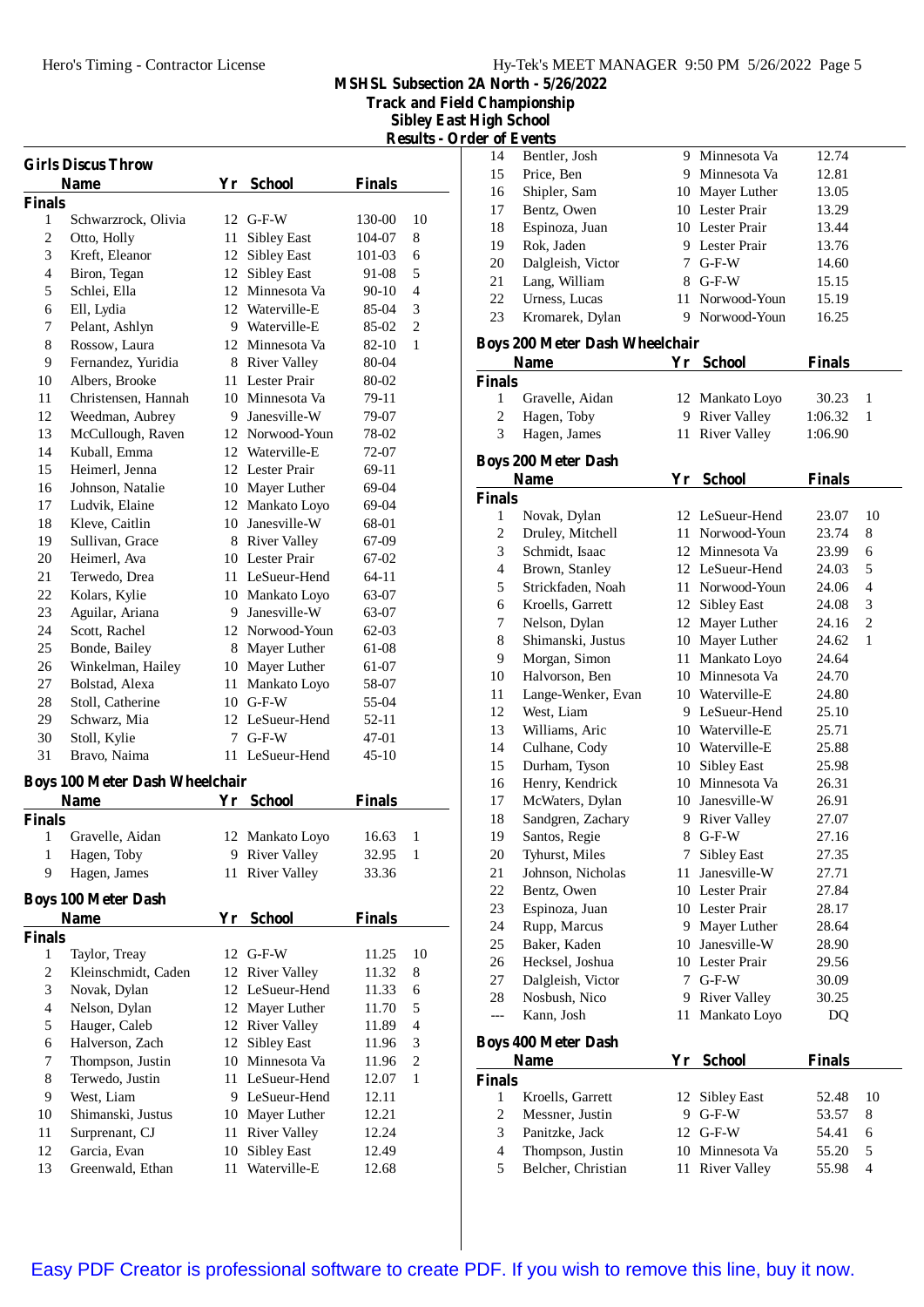**Track and Field Championship**

**Sibley East High School Results -** Order

|                | Finals  (Boys 400 Meter Dash)            |      |                                   |               |                |
|----------------|------------------------------------------|------|-----------------------------------|---------------|----------------|
|                | <b>Name</b>                              |      | Yr School                         | <b>Finals</b> |                |
| 6              | Latzke, Gavin                            | 11-  | <b>Sibley East</b>                | 56.13         | 3              |
| 7              | Richert, Logan                           | 12   | <b>River Valley</b>               | 56.20         | $\overline{c}$ |
| 8              | Strickfaden, Jack                        | 9.   | Norwood-Youn                      | 57.15         | 1              |
| 9              | Allison, Kieran                          |      | 10 Norwood-Youn                   | 57.33         |                |
| 10             | Frey, Jared                              |      | 10 Minnesota Va                   | 57.56         |                |
| 11             | Stegeman, Garrett                        |      | 8 G-F-W                           | 57.60         |                |
| 12             | Zebell, Zach                             |      | 12 Lester Prair                   | 58.57         |                |
| 13             | Vanravenhorst, Michael                   |      | 11 Janesville-W                   | 59.00         |                |
| 14             | Sandgren, Nathan                         |      | 11 River Valley                   | 59.64         |                |
| 15             | Henry, Kendrick                          |      | 10 Minnesota Va                   | 59.64         |                |
| 16             | Ludwig, Zack                             | 9.   | Mayer Luther                      | 1:01.80       |                |
| 17             | Rupp, Marcus                             | 9.   | Mayer Luther                      | 1:03.64       |                |
| 18             | Krueger, Mausten                         | 8    | <b>Sibley East</b>                | 1:04.14       |                |
| 19             | Graff, Kaden                             |      | 9 LeSueur-Hend                    | 1:04.83       |                |
| 20             | Hecksel, Joshua                          |      | 10 Lester Prair                   | 1:05.59       |                |
| 21             | Hoehn, Carter                            |      | 9 Janesville-W                    | 1:05.62       |                |
| 22             | Overbee, Carl                            |      | 10 Lester Prair                   | 1:06.19       |                |
| 23             | Alladin, Ahmad                           |      | 10 Waterville-E                   | 1:07.30       |                |
| 24             | Libra, Hunter                            |      | 9 LeSueur-Hend                    | 1:11.19       |                |
|                |                                          |      |                                   |               |                |
|                | <b>Boys 800 Meter Run</b><br><b>Name</b> |      |                                   | <b>Finals</b> |                |
| <b>Finals</b>  |                                          |      | Yr School                         |               |                |
| 1              |                                          | 10   |                                   | 2:04.85       | 10             |
| 2              | Ballalatak, Joseph<br>Bauer, Cole        | 12   | Sibley East<br><b>Sibley East</b> | 2:07.33       | 8              |
| 3              | Potter, Ben                              |      | 10 River Valley                   | 2:09.37       | 6              |
| 4              | Nevarez, Jose                            | 12   | <b>Sibley East</b>                | 2:09.39       | 5              |
| 5              | Morris, Jasper                           |      | 10 Waterville-E                   | 2:09.53       | 4              |
| 6              |                                          |      | 12 River Valley                   | 2:11.41       | 3              |
| 7              | Hensch, Zackary<br>Dimler, Landon        |      | 10 Janesville-W                   | 2:11.70       | $\overline{c}$ |
| 8              | Kleve, Alexander                         |      | 9 Janesville-W                    | 2:12.97       | $\mathbf{1}$   |
| 9              | Quist, Nils                              | 11 - | Minnesota Va                      | 2:19.09       |                |
| 10             | Vetter, Sam                              |      | 9 Mankato Loyo                    | 2:19.48       |                |
| 11             | Juarez, Josiah                           |      | 10 LeSueur-Hend                   | 2:22.42       |                |
| 12             | Kelly, Soren                             |      | 8 Mankato Loyo                    | 2:27.90       |                |
| 13             | Lamp, David                              |      | 10 Waterville-E                   | 2:30.05       |                |
| 14             | Zimmerman, Carter                        | 11 - | Mankato Loyo                      | 2:34.60       |                |
| 15             | Koopman, Ricky                           | 11   | Minnesota Va                      | 2:41.50       |                |
| 16             | Groh, Zach                               | 11   | Janesville-W                      | 2:42.65       |                |
| 17             | Maimi, Gael                              | 12   | $G-F-W$                           | 2:44.02       |                |
| 18             | Vee, Austin                              | 9.   | Minnesota Va                      | 2:46.61       |                |
| ---            | Erdman, Luke                             | 12   | Mayer Luther                      | DQ            |                |
|                |                                          |      |                                   |               |                |
|                | <b>Boys 1600 Meter Run</b>               |      |                                   |               |                |
|                | <b>Name</b>                              | Yr   | <b>School</b>                     | <b>Finals</b> |                |
| <b>Finals</b>  |                                          |      |                                   |               |                |
| 1              | Druley, Jake                             | 11   | Norwood-Youn                      | 4:49.18       | 10             |
| $\overline{c}$ | Dimler, Landon                           |      | 10 Janesville-W                   | 4:55.62       | 8              |
| 3              | Parrott, Trevor                          | 11   | Sibley East                       | 5:04.54       | 6              |
| $\overline{4}$ | Strobel, Nathan                          |      | 10 Mankato Loyo                   | 5:07.43       | 5              |
| 5              | Grams, Preston                           |      | 9 Waterville-E                    | 5:09.97       | 4              |
| 6              | Cahill, Luke                             | 9.   | Janesville-W                      | 5:10.60       | 3              |
| 7              | Kelly, Soren                             | 8.   | Mankato Loyo                      | 5:11.23       | $\overline{c}$ |
| 8              | Juarez, Josiah                           |      | 10 LeSueur-Hend                   | 5:14.39       | 1              |
| 9              | Hensch, Lucas                            |      | 9 River Valley                    | 5:20.14       |                |
| 10             | Rodriguez, Raul                          |      | 7 River Valley                    | 5:21.39       |                |
| 11             | Meyer, Connor                            |      | 10 Lester Prair                   | 5:23.49       |                |

| ler of Events  |                                       |    |                     |               |                |
|----------------|---------------------------------------|----|---------------------|---------------|----------------|
| 12             | Zimmerman, Carter                     |    | 11 Mankato Loyo     | 5:23.49       |                |
| 13             | Jans, Wyatt                           | 7  | Waterville-E        | 5:33.64       |                |
| 14             | Neisen, Brody                         | 10 | <b>Sibley East</b>  | 5:37.86       |                |
| 15             | Ruwersma, Andy                        | 9  | Lester Prair        | 5:42.52       |                |
| 16             | Greisen, Owen                         | 8  | LeSueur-Hend        | 5:43.44       |                |
| 17             | Arneson, Ben                          | 11 | <b>Sibley East</b>  | 5:44.43       |                |
| 18             | Erdman, Luke                          | 12 | Mayer Luther        | 6:20.91       |                |
| 19             | Manderfeld, Xavier                    | 7  | <b>River Valley</b> | 6:51.88       |                |
|                | <b>Boys 1600 Meter Run Wheelchair</b> |    |                     |               |                |
|                | <b>Name</b>                           |    | Yr School           | <b>Finals</b> |                |
| <b>Finals</b>  |                                       |    |                     |               |                |
| 1              | Gravelle, Aidan                       |    | 12 Mankato Loyo     | 4:11.60       | 1              |
|                | <b>Boys 3200 Meter Run</b>            |    |                     |               |                |
|                |                                       |    |                     |               |                |
|                | <b>Name</b>                           |    | Yr School           | <b>Finals</b> |                |
| <b>Finals</b>  |                                       |    |                     |               |                |
| 1              | Druley, Jake                          | 11 | Norwood-Youn        | 10:31.95      | 10             |
| 2              | Christiansen, Noah                    | 9  | River Valley        | 10:44.04      | 8              |
| 3              | Selly, Gavin                          | 11 | Mankato Loyo        | 10:57.06      | 6              |
| $\overline{4}$ | Alejandro, Julio                      | 7  | <b>Sibley East</b>  | 11:09.54      | 5              |
| 5              | Younge, James                         | 11 | Mankato Loyo        | 11:15.27      | $\overline{4}$ |
| 6              | Olivares, Jeffrey                     |    | 10 Lester Prair     | 11:29.08      | 3              |
| 7              | Greisen, Owen                         |    | 8 LeSueur-Hend      | 11:39.57      | $\overline{2}$ |
| 8              | Waldron, TJ                           |    | 9 Mankato Loyo      | 11:48.44      | $\mathbf{1}$   |
| 9              | Hagen, Levi                           | 7  | <b>River Valley</b> | 11:49.66      |                |
| 10             | DeBoer, Kaleb                         | 9  | Mayer Luther        | 11:54.01      |                |
| 11             | Garza Juarez, Nestor                  | 7  | Lester Prair        | 12:35.89      |                |
| 12             | Arneson, Ben                          | 11 | Sibley East         | 13:21.56      |                |

#### **Boys 110 Meter Hurdles**

| <b>Name</b>   |                  | Үr | <b>School</b>   | <b>Finals</b> |    |  |
|---------------|------------------|----|-----------------|---------------|----|--|
| <b>Finals</b> |                  |    |                 |               |    |  |
| 1             | Blomberg, Sam    |    | 12 Minnesota Va | 15.28         | 10 |  |
| 2             | Morgan, Simon    |    | 11 Mankato Loyo | 15.82         | 8  |  |
| 3             | Elseth, Aaron    |    | 12 Sibley East  | 16.19         | 6  |  |
| 4             | Kaesermann, Will |    | 10 Minnesota Va | 16.30         | 5  |  |
| 5             | Ryer, Kaden      |    | 11 River Valley | 17.29         | 4  |  |
| 6             | Thelemann, Riley |    | 11 LeSueur-Hend | 18.46         | 3  |  |
| 7             | Fogal, Casey     |    | 9 Mankato Loyo  | 18.71         | 2  |  |
| 8             | McCue, Aidan     | 8  | Sibley East     | 19.70         | 1  |  |
| 9             | Sheeran, Dylan   |    | 12 Janesville-W | 21.24         |    |  |
|               |                  |    |                 |               |    |  |

# **Boys 300 Meter Hurdles**

| <b>Name</b>   |                    | Yr  | School             | Finals |                |
|---------------|--------------------|-----|--------------------|--------|----------------|
| <b>Finals</b> |                    |     |                    |        |                |
| 1             | Novak, Dylan       |     | 12 LeSueur-Hend    | 41.01  | 10             |
| 2             | Blomberg, Sam      |     | 12 Minnesota Va    | 41.42  | 8              |
| 3             | Thelemann, Riley   |     | 11 LeSueur-Hend    | 45.45  | 6              |
| 4             | Kaesermann, Will   | 10  | Minnesota Va       | 45.49  | 5              |
| 5             | Elseth, Aaron      | 12  | <b>Sibley East</b> | 46.26  | 4              |
| 6             | McCue, Aidan       | 8   | <b>Sibley East</b> | 48.29  | 3              |
| 7             | James, Memphis     | 10  | Janesville-W       | 49.06  | $\overline{2}$ |
| 8             | Fogal, Casey       | 9   | Mankato Loyo       | 50.39  | 1              |
| 9             | Kijenski, Chase    | 9   | Mankato Loyo       | 50.55  |                |
| 10            | Lange-Wenker, Evan |     | 10 Waterville-E    | 50.59  |                |
| 11            | Baker, Kaden       | 10  | Janesville-W       | 50.69  |                |
| 12            | Genelin, Wyatt     | 9   | LeSueur-Hend       | 51.12  |                |
| 13            | Sheeran, Dylan     | 12. | Janesville-W       | 51.99  |                |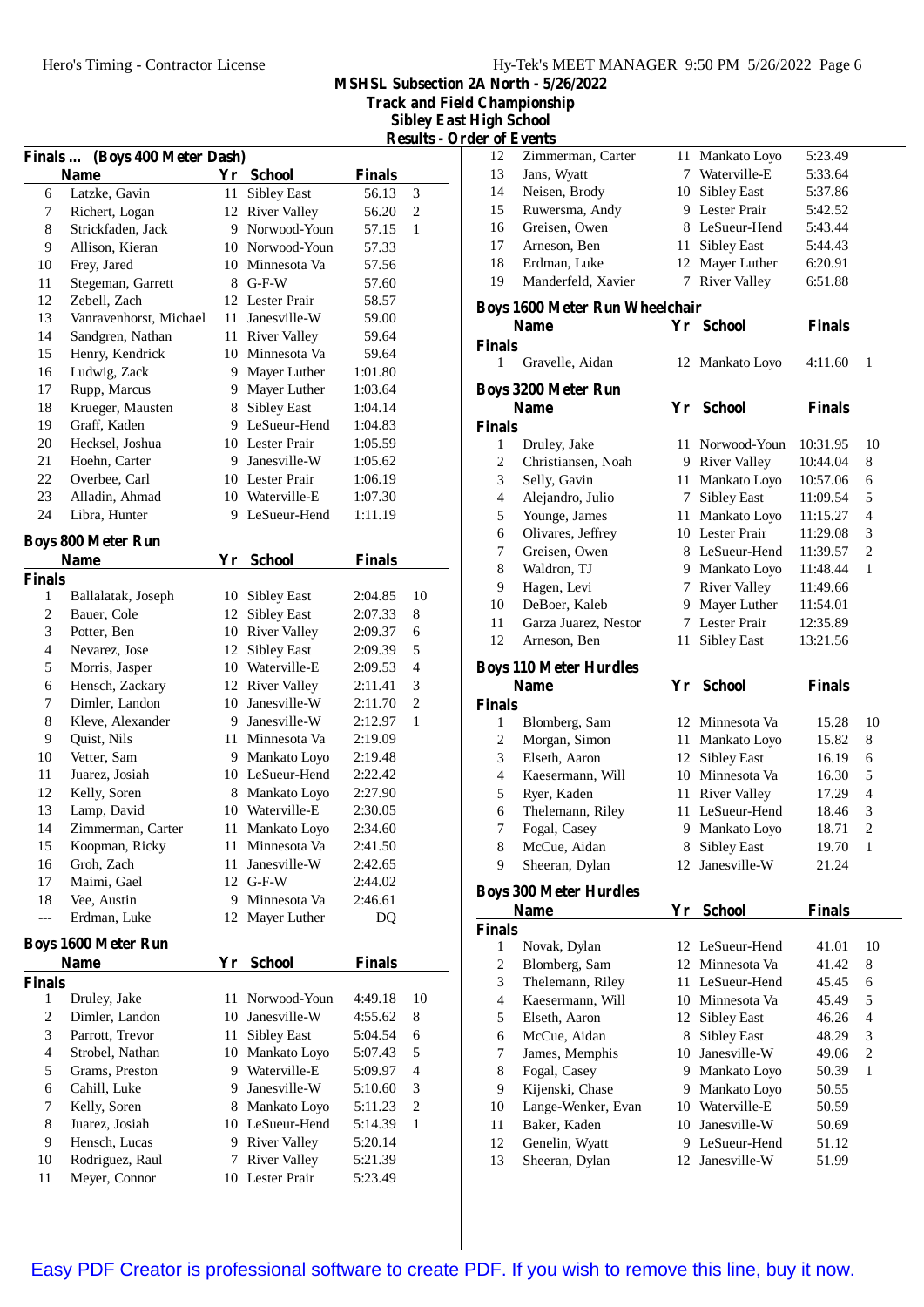| Hy-Tek's MEET MANAGER 9:50 PM 5/26/2022 Page 7 |  |  |
|------------------------------------------------|--|--|
|                                                |  |  |

**Track and Field Championship**

**Sibley East High School Results - Order of Events**

|               |                                            |    |                      |                           | <u> Kesults - U</u> |
|---------------|--------------------------------------------|----|----------------------|---------------------------|---------------------|
|               | Finals  (Boys 300 Meter Hurdles)           |    |                      |                           |                     |
|               | Name                                       |    | Yr School            | <b>Finals</b>             |                     |
| 14            | Ryer, Kaden                                | 11 | <b>River Valley</b>  | 57.03                     |                     |
| 15            | Wibstad, Dawson                            | 8  | <b>Sibley East</b>   | 1:02.39                   |                     |
|               | <b>Boys 4x100 Meter Relay</b>              |    |                      |                           |                     |
|               | <b>Team</b>                                |    | <b>Relay</b>         | <b>Finals</b>             |                     |
| <b>Finals</b> |                                            |    |                      |                           |                     |
| 1             | $G-F-W$                                    |    |                      | 45.80                     | 10                  |
|               | 1) Messner, Justin 9                       |    |                      | 2) Schmidt, Garrett 10    |                     |
|               | 3) Panitzke, Jack 12                       |    | 4) Taylor, Treay 12  |                           |                     |
| 2             | Mayer Lutheran                             |    |                      | 45.88                     | 8                   |
|               | 1) Aurich, Blake 11                        |    | 2) Taylor, JT 11     |                           |                     |
|               | 3) Shimanski, Justus 10                    |    | 4) Nelson, Dylan 12  |                           |                     |
| 3             | Norwood-Young America                      |    |                      | 46.14                     | 6                   |
|               | 1) Strickfaden, Noah 11                    |    |                      | 2) Schnabel, Josiah 10    |                     |
|               | 3) Druley, Mitchell 11                     |    | 4) Padilla, Danny 11 |                           |                     |
| 4             | Minnesota Va                               |    |                      | 46.95                     | 5                   |
|               | 1) Thompson, Justin 10                     |    | 2) Price, Ben 9      |                           |                     |
|               | 3) Henry, Kendrick 10                      |    | 4) Schmidt, Isaac 12 |                           |                     |
| 5             | Janesville-W                               |    |                      | 48.81                     | 4                   |
|               | 1) Gahlon, Isaac 9                         |    | 2) Berndt, Isaiah 9  |                           |                     |
|               | 3) McWaters, Dylan 10                      |    | 4) Bauer, Daulton 8  |                           |                     |
| 6             | <b>Sibley East</b>                         |    |                      | 50.03                     | 3                   |
|               | 1) Taaffe, Paul 9                          |    | 2) Elseth, Aaron 12  |                           |                     |
|               | 3) Durham, Tyson 10                        |    | 4) Garcia, Evan 10   |                           |                     |
| 7             | Waterville-E                               |    |                      | 50.51                     | 2                   |
|               | 1) Alladin, Ahmad 10                       |    | 2) Culhane, Cody 10  |                           |                     |
|               | 3) Williams, Aric 10                       |    | 4) Rezac, Sam 12     |                           |                     |
| 8             | LeSueur-Henderson                          |    |                      | 50.64                     | 1                   |
|               | 1) Ferrel, Bobby 10                        |    | 2) Graff, Kaden 9    |                           |                     |
|               | 3) West, Liam 9                            |    | 4) Genelin, Wyatt 9  |                           |                     |
| 9             | Lester Prairie                             |    |                      | 54.63                     |                     |
|               | 1) Bentz, Owen 10                          |    |                      | 2) Hecksel, Joshua 10     |                     |
|               | 3) Rok, Jaden 9                            |    | 4) Espinoza, Juan 10 |                           |                     |
|               | <b>River Valley</b>                        |    |                      | DQ                        |                     |
|               | 1) Freitag, Nick 12                        |    | 2) Hauger, Caleb 12  |                           |                     |
|               | 3) Heinrichs, Jake 11                      |    |                      | 4) Kleinschmidt, Caden 12 |                     |
|               |                                            |    |                      |                           |                     |
|               | <b>Boys 4x200 Meter Relay</b>              |    |                      |                           |                     |
|               | Team                                       |    | Relay                | <b>Finals</b>             |                     |
| Finals<br>1   |                                            |    |                      | 1:34.20                   | 10                  |
|               | <b>River Valley</b><br>1) Freitag, Nick 12 |    | 2) Hauger, Caleb 12  |                           |                     |
|               | 3) Heinrichs, Jake 11                      |    |                      | 4) Kleinschmidt, Caden 12 |                     |
| 2             | Minnesota Va                               |    |                      | 1:35.18                   | 8                   |
|               | 1) Halvorson, Ben 10                       |    | 2) Blomberg, Sam 12  |                           |                     |
|               | 3) Kaesermann, Will 10                     |    | 4) Schmidt, Isaac 12 |                           |                     |
| 3             | Norwood-Young America                      |    |                      | 1:37.12                   | 6                   |
|               | 1) Strickfaden, Noah 11                    |    |                      | 2) Strickfaden, Jack 9    |                     |
|               | 3) Druley, Mitchell 11                     |    | 4) Padilla, Danny 11 |                           |                     |
| 4             | Mankato Loyo                               |    |                      | 1:39.16                   | 5                   |
|               | 1) Strobel, Henry 11                       |    | 2) Kann, Josh 11     |                           |                     |
|               | 3) Huisken, Nick 11                        |    | 4) Morgan, Simon 11  |                           |                     |
| 5             | Waterville-E                               |    |                      | 1:39.63                   | 4                   |
|               | 1) Rezac, Sam 12                           |    | 2) Williams, Aric 10 |                           |                     |
|               | 3) Culhane, Cody 10                        |    |                      | 4) Lange-Wenker, Evan 10  |                     |
|               |                                            |    |                      |                           |                     |

|               | Jer of Events                 |                               |                          |
|---------------|-------------------------------|-------------------------------|--------------------------|
| 6             | Sibley East                   | 1:41.30                       | 3                        |
|               | 1) McCue, Aidan 8             | 2) Durham, Tyson 10           |                          |
|               | 3) Iliff, Kyan 12             | 4) Garcia, Evan 10            |                          |
| 7             | Janesville-W                  | 1:41.51                       | 2                        |
|               | 1) Gahlon, Isaac 9            | 2) Berndt, Isaiah 9           |                          |
|               | 3) McWaters, Dylan 10         | 4) Bauer, Daulton 8           |                          |
| 8             | Mayer Lutheran                | 1:49.31                       | 1                        |
|               | 1) Shipler, Sam 10            | 2) Rupp, Marcus 9             |                          |
|               | 3) Ludwig, Zack 9             | 4) Nordick, Leo 9             |                          |
| 9             | $G-F-W$                       | 1:56.48                       |                          |
|               | 1) Lang, William 8            | 2) Maimi, Gael 12             |                          |
|               | 3) Santos, Regie 8            | 4) Chacon, Edel 9             |                          |
|               | <b>Boys 4x400 Meter Relay</b> |                               |                          |
|               | <b>Team</b>                   | <b>Relay</b><br><b>Finals</b> |                          |
| <b>Finals</b> |                               |                               |                          |
| 1             | Sibley East                   | 3:32.93                       | 10                       |
|               | 1) Halverson, Zach 12         | 2) Kroells, Garrett 12        |                          |
|               | 3) Ballalatak, Joseph 10      | 4) Bauer, Cole 12             |                          |
| 2             | <b>River Valley</b>           | 3:44.35                       | 8                        |
|               | 1) Richert, Logan 12          | 2) Freitag, Nick 12           |                          |
|               | 3) Heinrichs, Jake 11         | 4) Belcher, Christian 11      |                          |
| 3             | Janesville-W                  | 3:45.18                       | 6                        |
|               | 1) Berndt, Isaiah 9           | 2) Kleve, Alexander 9         |                          |
|               | 3) Dimler, Landon 10          | 4) James, Memphis 10          |                          |
| 4             | $G-F-W$                       | 3:48.52                       | 5                        |
|               | 1) Schmidt, Garrett 10        | 2) Stegeman, Garrett 8        |                          |
|               | 3) Panitzke, Jack 12          | 4) Messner, Justin 9          |                          |
| 5             | Mankato Loyo                  | 4:00.25                       | $\overline{\mathcal{A}}$ |
|               | 1) Kann, Josh 11              | 2) Huisken, Nick 11           |                          |
|               | 3) Kijenski, Chase 9          | 4) Strobel, Henry 11          |                          |
| 6             | <b>Lester Prairie</b>         | 4:03.35                       | 3                        |
|               | 1) Zebell, Zach 12            | 2) Jeurissen, Samuel 11       |                          |
|               | 3) Ruwersma, Andy 9           | 4) Meyer, Connor 10           |                          |
| 7             | Norwood-Young America         | 4:04.97                       | 2                        |
|               | 1) Allison, Kieran 10         | 2) Willems, Collins 10        |                          |
|               | 3) Smith, Hunter 10           | 4) Strickfaden, Jack 9        |                          |
|               | <b>Boys 4x800 Meter Relay</b> |                               |                          |

|        | Team                    | <b>Relay</b>        | Finals                   |    |
|--------|-------------------------|---------------------|--------------------------|----|
| Finals |                         |                     |                          |    |
| 1      | Sibley East             |                     | 8:38.84                  | 10 |
|        | 1) Nevarez, Jose 12     |                     | 2) Parrott, Trevor 11    |    |
|        | 3) Bauer, Cole 12       |                     | 4) Ballalatak, Joseph 10 |    |
| 2      | River Valley            |                     | 8:57.85                  | 8  |
|        | 1) Christiansen, Noah 9 |                     | 2) Hensch, Lucas 9       |    |
|        | 3) Hensch, Zackary 12   | 4) Potter, Ben 10   |                          |    |
| 3      | Minnesota Va            |                     | 9:02.42                  | 6  |
|        | 1) Quist, Nils 11       |                     | 2) Wilfahrt, Jevan 10    |    |
|        | 3) Hoffman, Elliot 10   | 4) Heins, Isaiah 12 |                          |    |
| 4      | Mankato Loyo            |                     | 9:11.00                  | 5  |
|        | 1) Vetter, Sam 9        | 2) Selly, Gavin 11  |                          |    |
|        | 3) Strobel, Nathan 10   |                     | 4) Younge, James 11      |    |
| 5      | Lester Prairie          |                     | 10:15.39                 | 4  |
|        | 1) Meyer, Connor 10     |                     | 2) Olivares, Jeffrey 10  |    |
|        | 3) Ruwersma, Andy 9     |                     | 4) Overbee, Carl 10      |    |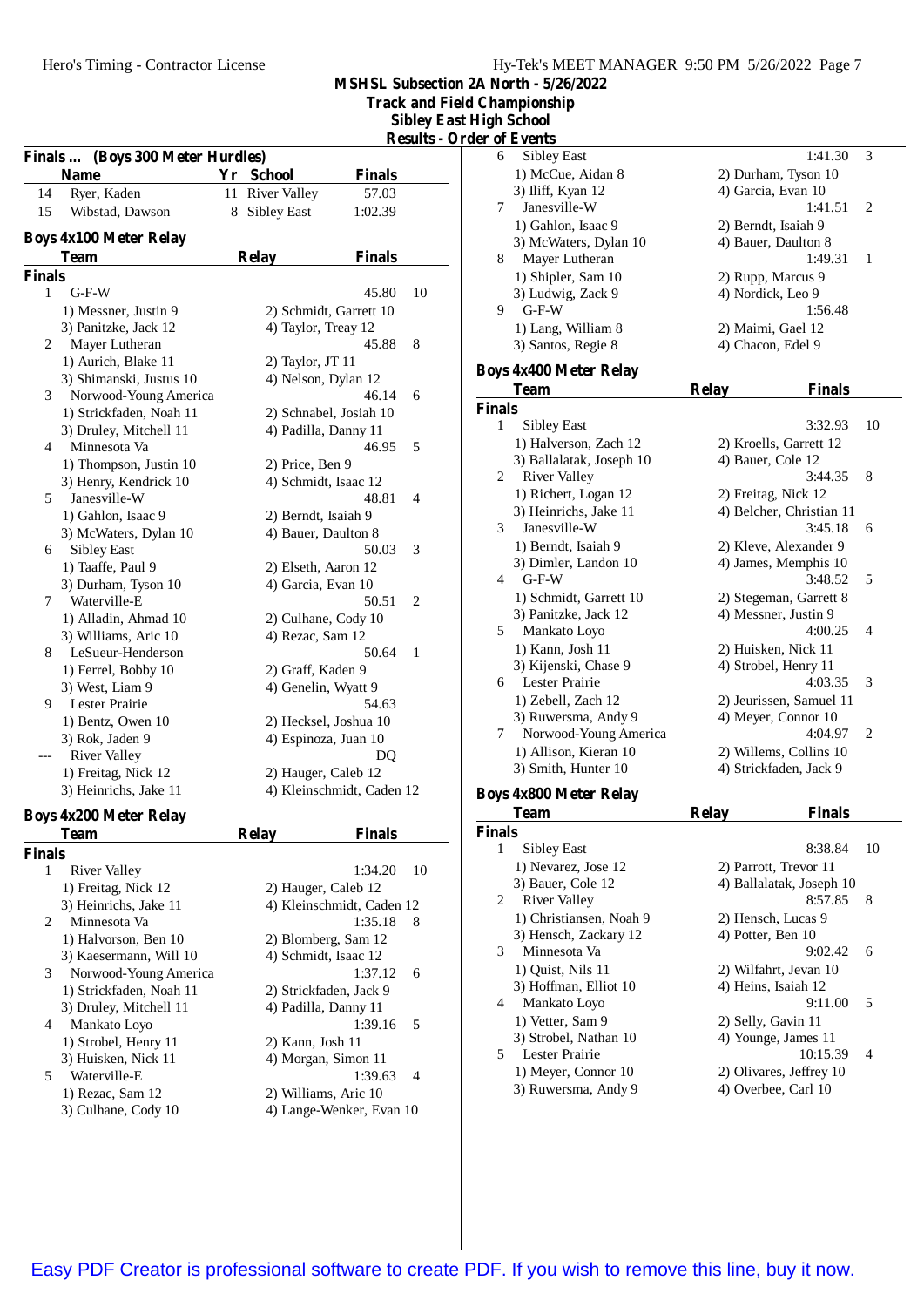**Track and Field Championship**

**Sibley East High School Results - Order of Events**

| <b>Boys High Jump</b>    |                                |      |                     |               |                          |  |  |
|--------------------------|--------------------------------|------|---------------------|---------------|--------------------------|--|--|
|                          | <b>Name</b>                    |      | Yr School           | <b>Finals</b> |                          |  |  |
| <b>Finals</b>            |                                |      |                     |               |                          |  |  |
| 1                        | Halvorson, Sam                 | 12   | Minnesota Va        | 6-00.00       | 10                       |  |  |
| 2                        | Lange-Wenker, Evan             |      | 10 Waterville-E     | 5-08.00       | 8                        |  |  |
| 3                        | James, Memphis                 |      | 10 Janesville-W     | 5-06.00       | 6                        |  |  |
| 4                        | Bauer, Cole                    |      | 12 Sibley East      | 5-04.00       | 4.5                      |  |  |
| 4                        | Panning, Nathan                | 11 - | Norwood-Youn        | 5-04.00       | 4.5                      |  |  |
| 6                        | Johnson, Nicholas              | 11   | Janesville-W        | 5-04.00       | 3                        |  |  |
| 7                        | Peterson, Brennir              |      | $10$ G-F-W          | 5-04.00       | $\overline{c}$           |  |  |
| 8                        | Ryer, Kaden                    |      | 11 River Valley     | 5-00.00       | 0.5                      |  |  |
| 9                        | Pauly, Samuel                  | 11   | Norwood-Youn        | 5-00.00       | 0.5                      |  |  |
| 10                       | Kijenski, Chase                |      | 9 Mankato Loyo      | 5-00.00       |                          |  |  |
| ---                      | Ludwig, Zack                   |      | 9 Mayer Luther      | NH            |                          |  |  |
| ---                      | Shipler, Sam                   |      | 10 Mayer Luther     | NH            |                          |  |  |
|                          | Moore, Taiton                  | 9.   | Mankato Loyo        | NH            |                          |  |  |
| ---                      | Taylor, Talen                  | 8    | Waterville-E        | NH            |                          |  |  |
| ---                      | Garza Juarez, Nestor           | 7    | Lester Prair        | NH            |                          |  |  |
|                          | Tyhurst, Miles                 | 7    | <b>Sibley East</b>  | NH            |                          |  |  |
| ---                      | Nosbush, Nico                  | 9    | <b>River Valley</b> | NΗ            |                          |  |  |
|                          |                                |      |                     |               |                          |  |  |
|                          | <b>Boys Pole Vault</b><br>Name | Yr   | <b>School</b>       | <b>Finals</b> |                          |  |  |
| <b>Finals</b>            |                                |      |                     |               |                          |  |  |
| 1                        | Aurich, Blake                  |      | 11 Mayer Luther     | 12-00.00      | 10                       |  |  |
| 2                        | Cahill, Jack                   | 11 - | Janesville-W        | 11-03.00      | 8                        |  |  |
| 3                        | Fliszar, Augie                 |      | 12 Minnesota Va     | 11-00.00      | 6                        |  |  |
| 4                        | Cahill, Luke                   |      | 9 Janesville-W      | 10-00.00      | 5                        |  |  |
| 5                        | Huisken, Nick                  |      | 11 Mankato Loyo     | 10-00.00      | $\overline{4}$           |  |  |
| 6                        | Gahlon, Isaac                  | 9.   | Janesville-W        | 9-09.00       | 3                        |  |  |
| 7                        | Greenwald, Ethan               | 11   | Waterville-E        | 9-09.00       | $\overline{2}$           |  |  |
| 8                        |                                | 9    | Norwood-Youn        |               | 1                        |  |  |
|                          | Neubarth, Tyler                |      |                     | 9-06.00       |                          |  |  |
| 9                        | Surprenant, CJ                 | 11   | <b>River Valley</b> | 8-06.00       |                          |  |  |
| 10                       | Taaffe, Paul                   | 9.   | Sibley East         | 8-06.00       |                          |  |  |
| 11                       | Iliff, Kyan                    | 12   | Sibley East         | 8-06.00       |                          |  |  |
| 12                       | Nevarez, Jose                  |      | 12 Sibley East      | 8-06.00       |                          |  |  |
| 13                       | Quast, Zach                    |      | 8 Waterville-E      | 8-00.00       |                          |  |  |
| 14                       | Aurich, Parker                 | 9    | Mayer Luther        | 8-00.00       |                          |  |  |
| 15                       | Woestehoff, Michael            | 10   | Mayer Luther        | 8-00.00       |                          |  |  |
| 16                       | Michels, Caleb                 |      | 9 Norwood-Youn      | 7-06.00       |                          |  |  |
| 17                       | Helget, Jaden                  | 9.   | Minnesota Va        | 7-06.00       |                          |  |  |
| 18                       | Alladin, Ahmad                 |      | 10 Waterville-E     | 7-00.00       |                          |  |  |
| 19                       | Christiansen, Noah             | 9    | <b>River Valley</b> | 7-00.00       |                          |  |  |
| $---$                    | Kromarek, Dylan                | 9    | Norwood-Youn        | NH            |                          |  |  |
| <b>Boys Long Jump</b>    |                                |      |                     |               |                          |  |  |
|                          | <b>Name</b>                    | Yr   | <b>School</b>       | <b>Finals</b> |                          |  |  |
| <b>Finals</b>            |                                |      |                     |               |                          |  |  |
| 1                        | Halverson, Zach                | 12   | <b>Sibley East</b>  | 20-05.00      | 10                       |  |  |
| $\overline{\mathbf{c}}$  | Schmidt, Garrett               | 10   | $G-F-W$             | 19-07.25      | 8                        |  |  |
| 3                        | Novak, Dylan                   |      | 12 LeSueur-Hend     | 19-05.00      | 6                        |  |  |
| $\overline{\mathcal{L}}$ | Terwedo, Justin                |      | 11 LeSueur-Hend     | 19-03.00      | 5                        |  |  |
| 5                        | Halvorson, Ben                 |      | 10 Minnesota Va     | 18-02.00      | $\overline{\mathcal{L}}$ |  |  |
| 6                        | Surprenant, CJ                 |      | 11 River Valley     | 18-00.50      | 3                        |  |  |
| 7                        | Padilla, Danny                 | 11   | Norwood-Youn        | 17-09.50      | $\overline{c}$           |  |  |
| 8                        | Berndt, Isaiah                 |      | 9 Janesville-W      | 17-09.00      | 1                        |  |  |
| 9                        | Taylor, JT                     | 11   | Mayer Luther        | 17-03.50      |                          |  |  |
| 10                       | Wilfahrt, Jevan                | 10   | Minnesota Va        | 17-00.00      |                          |  |  |
|                          |                                |      |                     |               |                          |  |  |

| 11                       | Heinrichs, Jake                      | 11       | <b>River Valley</b>                 | 17-00.00             |                          |
|--------------------------|--------------------------------------|----------|-------------------------------------|----------------------|--------------------------|
| 12                       | Nelson, Dylan                        | 12       | Mayer Luther                        | 16-11.75             |                          |
| 13                       | Pauly, Samuel                        | 11       | Norwood-Youn                        | 16-10.50             |                          |
| 14                       | Greenwald, Ethan                     | 11       | Waterville-E                        | 16-04.00             |                          |
| 15                       | McWaters, Dylan                      | 10       | Janesville-W                        | 16-01.00             |                          |
| 16                       | Williams, Aric                       |          | 10 Waterville-E                     | 16-01.00             |                          |
| 17                       | Bauer, Daulton                       | 8        | Janesville-W                        | 15-10.50             |                          |
| 18                       | Henry, Kendrick                      | 10       | Minnesota Va                        | 15-10.00             |                          |
| 19                       | Taaffe, Paul                         | 9.       | <b>Sibley East</b>                  | 15-09.00             |                          |
| 20                       | Garcia, Evan                         | 10       | <b>Sibley East</b>                  | 15-01.75             |                          |
| 21                       | Hensch, Lucas                        | 9.       | <b>River Valley</b>                 | 15-01.50             |                          |
| 22                       | Rok, Jaden                           | 9        | Lester Prair                        | 14-10.00             |                          |
| 23                       | Roemhildt, Alex                      | 11       | Waterville-E                        | 14-06.75             |                          |
| 24                       | Olivares, Jeffrey                    |          | 10 Lester Prair                     | 14-06.00             |                          |
| 25                       | Bentz, Owen                          |          | 10 Lester Prair                     | 12-01.50             |                          |
| 26                       | Urness, Bryce                        |          | 9 Norwood-Youn                      | 10-02.00             |                          |
| $---$                    | Brown, Stanley                       | 12       | LeSueur-Hend                        | FOUL                 |                          |
|                          | <b>Boys Triple Jump</b>              |          |                                     |                      |                          |
|                          | <b>Name</b>                          | Yr       | <b>School</b>                       | <b>Finals</b>        |                          |
| <b>Finals</b>            |                                      |          |                                     |                      |                          |
| 1                        | Halverson, Zach                      | 12       | Sibley East                         | 39-07.50             | 10                       |
| 2                        | Kaesermann, Will                     | 10       | Minnesota Va                        | 39-04.25             | 8                        |
| 3                        | Halvorson, Ben                       |          | 10 Minnesota Va                     | 38-07.50             | 6                        |
| $\overline{\mathcal{L}}$ | Terwedo, Justin                      | 11       | LeSueur-Hend                        | 38-04.50             | 5                        |
| 5                        | Parrott, Trevor                      | 11       | <b>Sibley East</b>                  | 37-05.00             | $\overline{4}$           |
| 6                        | Aurich, Blake                        | 11       | Mayer Luther                        | 37-04.25             | 3                        |
| 7                        | Panning, Nathan                      | 11       | Norwood-Youn                        | 37-03.75             | $\overline{c}$           |
| 8                        | Strobel, Henry                       | 11       | Mankato Loyo                        | 37-02.25             | 1                        |
| 9                        | Greenwald, Ethan                     | 11       | Waterville-E                        | 36-06.00             |                          |
| 10                       | Vanravenhorst, Michael               | 11       | Janesville-W                        | 35-07.75             |                          |
| 11                       | Maimi, Gael                          | 12       | $G-F-W$                             | 35-05.75             |                          |
| 11                       | Heins, Isaiah                        | 12       | Minnesota Va                        | 35-05.75             |                          |
| 13                       | Surprenant, CJ                       | 11       | <b>River Valley</b>                 | 35-05.50             |                          |
| 14                       | McCue, Aidan                         | 8        | Sibley East                         | 35-01.00             |                          |
| 15                       | Taylor, Talen                        | 8        | Waterville-E                        | 35-00.50             |                          |
| 16                       | Jeurissen, Samuel                    | 11       | Lester Prair                        | 34-10.00             |                          |
| 17                       | James, Memphis                       | 10       | Janesville-W                        | 34-08.25             |                          |
| 18                       | Taylor, JT                           | 11       | Mayer Luther                        | 34-03.75             |                          |
| 19                       | Christiansen, Noah                   |          |                                     | 34-00.25             |                          |
| 20                       |                                      |          |                                     |                      |                          |
|                          |                                      | 11       | 9 River Valley                      |                      |                          |
| 21                       | Roemhildt, Alex<br>Johnson, Nicholas | 11       | Waterville-E<br>Janesville-W        | 33-10.25             |                          |
|                          | Peterson, Brennir                    | 10       | $G-F-W$                             | 33-04.00<br>32-06.50 |                          |
| 22<br>23                 |                                      | 10-      | Norwood-Youn                        | 31-08.25             |                          |
| 24                       | Gratz, Treyton<br>Aurich, Parker     | 9.       | Mayer Luther                        |                      |                          |
| 25                       | Libra, Hunter                        | 9        | LeSueur-Hend                        | 29-08.50<br>28-05.00 |                          |
|                          |                                      |          |                                     |                      |                          |
|                          | <b>Boys Shot Put</b>                 |          |                                     |                      |                          |
|                          | Name                                 |          | Yr School                           | <b>Finals</b>        |                          |
| <b>Finals</b>            |                                      |          |                                     |                      |                          |
| 1                        | Johnson, Alex                        |          | 10 G-F-W                            | 44-01.50             | 10                       |
| 2                        | Suedbeck, Lincoln                    | 12       | Sibley East                         | 43-09.00             | 8                        |
| 3                        | Schnabel, Josiah                     | 10       | Norwood-Youn                        | 43-08.00             | 6                        |
| $\overline{\mathcal{L}}$ | Burdorf, Parker                      | 11       | <b>Sibley East</b>                  | 37-09.00             | 5                        |
| 5                        | Schultz, Ethan                       | 12       | Minnesota Va                        | 37-05.00             | $\overline{\mathcal{L}}$ |
| 6                        | Vanravenhorst, Michael               | 11       | Janesville-W                        | 37-03.50             | 3                        |
| 7                        | Thompson, Evan                       | 10       | <b>River Valley</b>                 | 35-04.00             | $\sqrt{2}$               |
| 8<br>9                   | Lorang, Keegan<br>Urness, Lucas      | 11<br>11 | <b>River Valley</b><br>Norwood-Youn | 35-02.00<br>34-02.50 | 1                        |